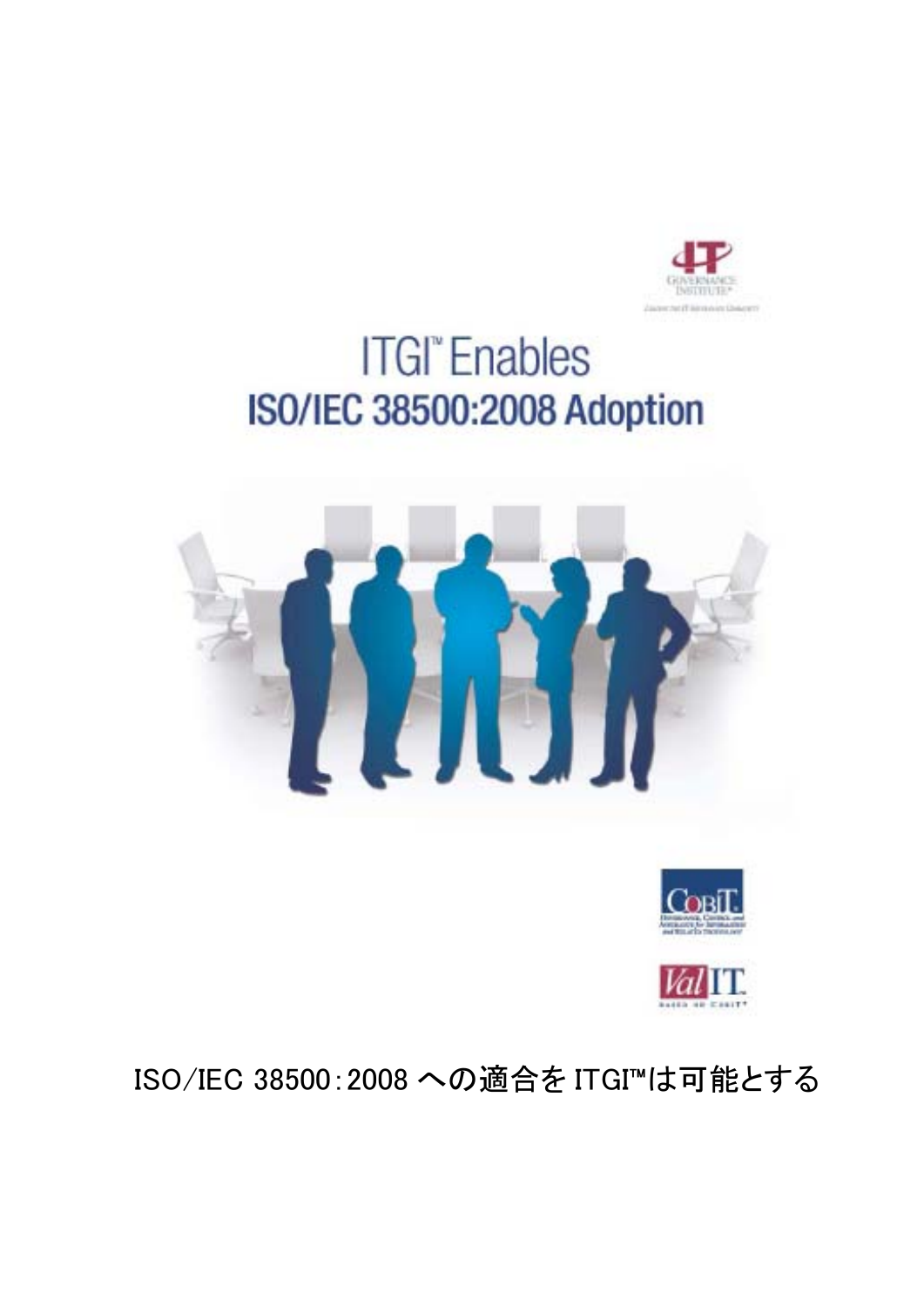# **ISO/IEC 38500:2008**への適合を**ITGI**は可能にする

*ITGI Enables IS0/IEC 38500:2008 Adoption*

#### IT Governance Institute®

The IT Governance Institute (ITGI<sup>TM</sup>) (*www.itgi.org*) is a non-profit, independent research entity that provides guidance for the global business community on issues related to the governance of IT assets. ITGI was established by the non-profit membership association ISACA in 1998 to help executives and IT professionals ensure that IT delivers value and its risks are mitigated through alignment with enterprise objectives, IT resources are properly managed, and IT performance is measured. ITGI developed *Control Objectives for Information and related Technology* (COBIT<sup>®</sup>) and Val IT<sup>TM</sup>, and offers original research and case studies to help enterprise leaders and boards of directors fulfill their IT governance responsibilities and help IT professionals deliver value-adding services.

#### IT ガバナンス協会®

ITガバナンス協会(ITGITM)(www.itgi.org)は、非営利であり、独立した調査研究機関として、IT資産のガバナンスに関す る国際的な問題を経のガイダンスを提供するものである。ITGIは非営利の会員組織であるISACAによって1998年に設立さ れ、企業の役員やITの専門家が、企業目標に整合させて、ITが価値を生み出しリスクを軽減し、IT資源が適切にマネジメ ントされ、そしてITの成果が測定されるようにすることを支援するものである。ITGIは*Control Objectives for Information and related Technology* (COBIT®)とVal ITTMを開発し、独自の調査とケーススタディを提供することで、企業のリーダー及 び取締役会が、彼らのITガバナンスにおける責任を果たすことを支援し、ITの専門家には付加価値のあるサービスを提供 することを支援している。

#### Disclaimer

ITGI has designed and created this publication, titled *ITGITM Enables IS0/IEC 38500:2008 Adoption* (the 'Work'), primarily as an educational resource. ITGI makes no claim that use of any of the Work will assure a successful outcome. The Work should not be considered inclusive of any proper information, procedures and tests or exclusive of other information, procedures and tests that are reasonably directed to obtaining the same results. In determining the propriety of any specific information procedure or test, control professionals should apply their own professional judgment to the specific control circumstances presented by the particular systems or information technology (IT) environment.

#### 免責事項

ITGIは、本書「ISO/IEC 38500:2009への適合をITGIは可能とする」を主として教育を目的として設計し出版した。ITGI は、本書のどのような使用であれ、その成果の成功を保証するものではない。本書は、すべての適切な手続やテストを含 むものではなく、また、合理的に同じ結果を導く、本書に記載されていない手続およびテストを除外するものでもない。 本書を使用するコントロールの専門家は、その特定の手続およびテストの妥当性は、対象とするシステムまたはIT環境に おける特定の統制の状況について十分に考慮し、自身の専門家としての判断を下すべきである。

#### Reservation of Rights

© 2009 ITGI. All rights reserved. No part of this publication may be used, copied, reproduced, modified, distributed, displayed, stored in a retrieval system or transmitted in any form by any means (electronic, mechanical, photocopying, recording or otherwise) without the prior written authorization of ITGI. Reproduction and use of all portions of this publication are permitted solely for academic, internal and noncommercial use, and for consulting/advisory engagements, and must include full attribution of the material's source. No other right or permission is granted with respect to this work.

#### 著作権等

© 2009 ITGI. All Rights Reserved. ITGIの書面による事前の許可無く、本書の全部または一部の使用、複写、複製、改変、 配布、表示、検索システムへの組込、あらゆる形式および方法による送信(電磁的、機械的、写真複製、記録、その他の 方法を問わず)を行うことを禁止する。学術、組織内および非営利の目的ならびにコンサルティング・アドバイザリー業 務での使用に限り、本書の全部または一部の複製が認められるが、出典を完全な形で表示しなければならない。本書に関 する、その他の権利や許可は与えられない。

#### Quality of the Translation

This Work is translated into Japanese from the Work by ITGI Japan with the permission of the IT Governance Institute. ITGI Japan assumes sole responsibility for the accuracy and faithfulness of the translation. For the formal Japanese translation of ISO related word, please refer to the document from "Japanese Standards Association"

#### 本著作物の翻訳品質について

この著作物は、IT Governance Instituteの許諾の下、日本ITガバナンス協会(ITGI Japan)が、原著を英語から日本語に翻 訳したものです。ITGI Japanは著作物の翻訳の正確さについてのみ、その責任を有します。なお、**ISO**で使用されている 英語の正式日本語訳については、日本規格協会から出版されるものをご利用下さい。

## **IT Governance Institute**

3701 Algonquin Road, Suite 1010 Rolling Meadows, IL 60008 USA Phone: +1.847.660.5700 Fax: +1.847.253.1443 E-mail: *info@itgi.org*  Web site: *www.itgi.org*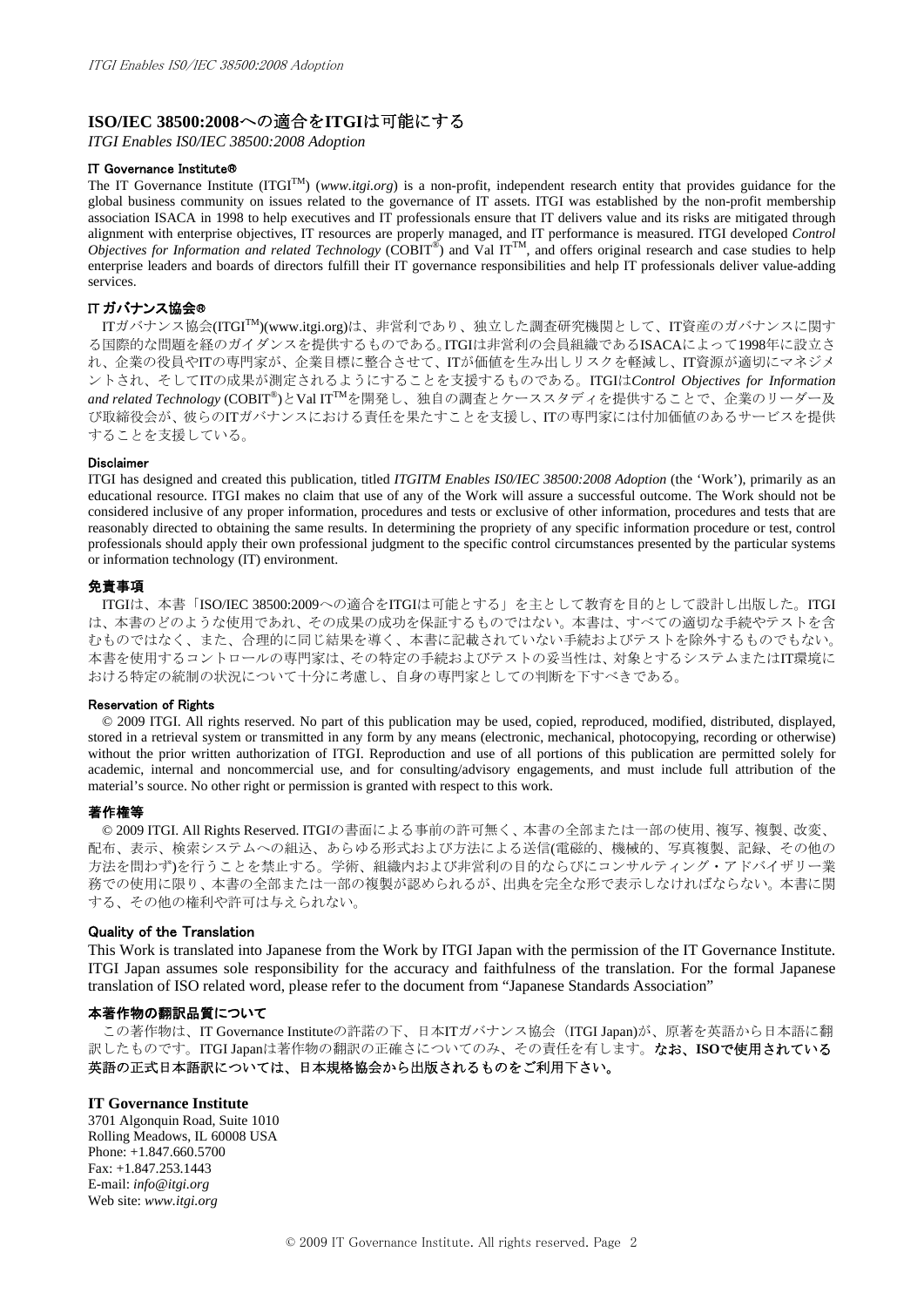# **Acknowledgements**

# **ITGI wishes to recognize:**

## **Researcher**

Gary Hardy, CGEIT, IT Winners, South Africa

## **Expert Reviewers**

Gregory T. Grocholski, CISA, The Dow Chemical Company, USA Tony Hayes, FCPA, Queensland Government, Australia John W. Lainhart IV, CISA, CISM, CGEIT, IBM Business Consulting Services, USA Howard Nicholson, CISA, CGEIT, City of Salisbury, Australia Maxwell J. Shanahan, CISA, FCPA, Max Shanahan & Associates, Australia Robert E. Stroud, CA Inc., USA John Thorp, CMC, I.S.P., The Thorp Network Inc., Canada Wim Van Grembergen, Ph.D., University of Antwerp Management School and IT Alignment and Governance Research Institute, Belgium Vatsaraman Venkatakrishnan, CISA, CISM, CGEIT, ACA, Emirates Airlines, UAE **ITGI Board of Trustees** 

Lynn Lawton, CISA, FBCS, FCA, FIIA, KPMG LLP, UK, International President George Ataya, CISA, CISM, CGEIT, CISSP, ICT Control SA, Belgium, Vice President Yonosuke Harada, CISA, CISM, CAIS, InfoCom Research Inc., Japan, Vice President Howard Nicholson, CISA, CGEIT, City of Salisbury, Australia, Vice President Jose Angel Pena Ibarra, CGEIT, Consultoria en Comunicaciones e Info., SA & CV, Mexico, Vice President Robert E. Stroud, CA Inc., USA, Vice President Kenneth L. Vander Wal, CISA, CPA, Ernst & Young LLP (retired), USA, Vice President Frank Yam, CISA, CIA, CCP, CFE, CFSA, FFA, FHKCS, FHKIoD, Focus Strategic Group, Hong Kong, Vice President Marios Damianides, CISA, CISM, CA, CPA, Ernst & Young LLP, USA, Past International President Everett C. Johnson Jr., CPA, Deloitte & Touche LLP (retired), USA, Past International President

## **IT Governance Committee**

Tony Hayes, FCPA, Queensland Government, Australia, Chair Sushil Chatterji, Edutech Enterprises, Singapore Kyung-Tae Hwang, CISA, Dongguk University, Korea John W. Lainhart IV, CISA, CISM, CGEIT, IBM Business Consulting Services, USA Hugh Penri-Williams, CISA, CISM, CCSA, CIA, Accenture Technology Services, France Gustavo Adolfo Solis Montes, CISA, CISM, Grupo Cynthus, Mexico Robert E. Stroud, CA Inc., USA John Thorp, CMC, I.S.P., The Thorp Network Inc., Canada Wim Van Grembergen, Ph.D., University of Antwerp Management School and IT Alignment and Governance Research Institute, Belgium

## **ITGI Affiliates and Sponsors**

American Institute of Certified Public Accountants ASIS International The Center for Internet Security Commonwealth Association for Corporate Governance Inc. FIDA Inform Information Security Forum Information Systems Security Association Institut de la Gouvernance des Systemes d'Information Institute of Management Accountants Inc.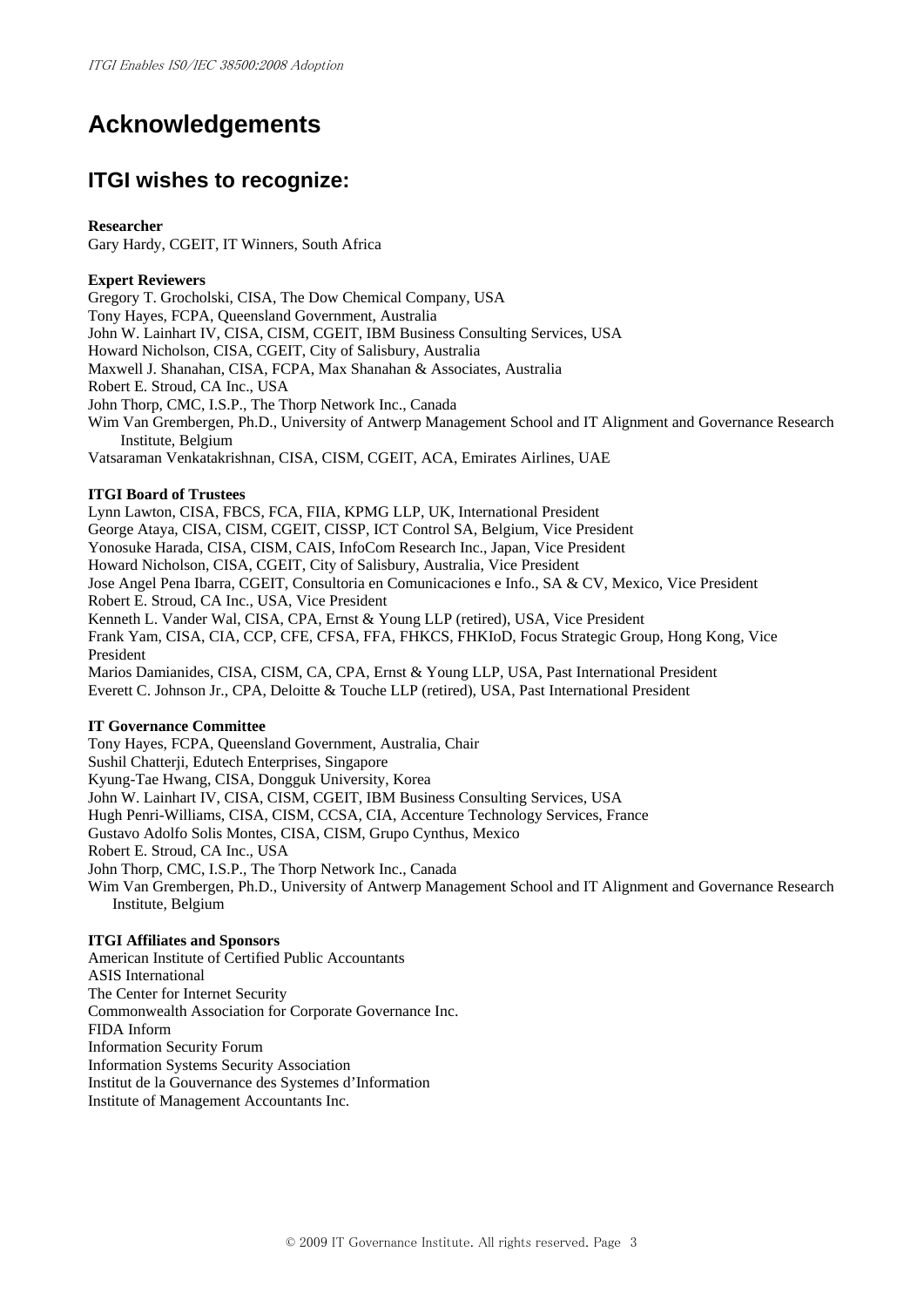**ITGI Affiliates and Sponsors** *(cont.)* 

ISACA ISACA chapters ITGI Japan Norwich University Socitm Performance Management Group Solvay Brussels School of Economics and Management University of Antwerp Management School Aldion Consulting Pte. Ltd. Analytix Holdings Pty. Ltd. BWise B.V. CA Inc. Consult2Comply Hewlett-Packard IBM ITpreneurs Nederlands B.V. LogLogic Inc. Phoenix Business and Systems Process Inc. Project Rx Inc. Symantec Corp. TruArx Inc. Wolcott Group LLC World Pass IT Solutions

## 翻訳チーム

翻訳 梶本 政利(ITGI Japan)

翻訳運営チーム 日本ITガバナンス協会(ITGI Japan)翻訳委員会 委員長 松原 榮一 **委員 梶本 政利**  委員 木村 章展 委員 中村 努 委員 吉丸 成人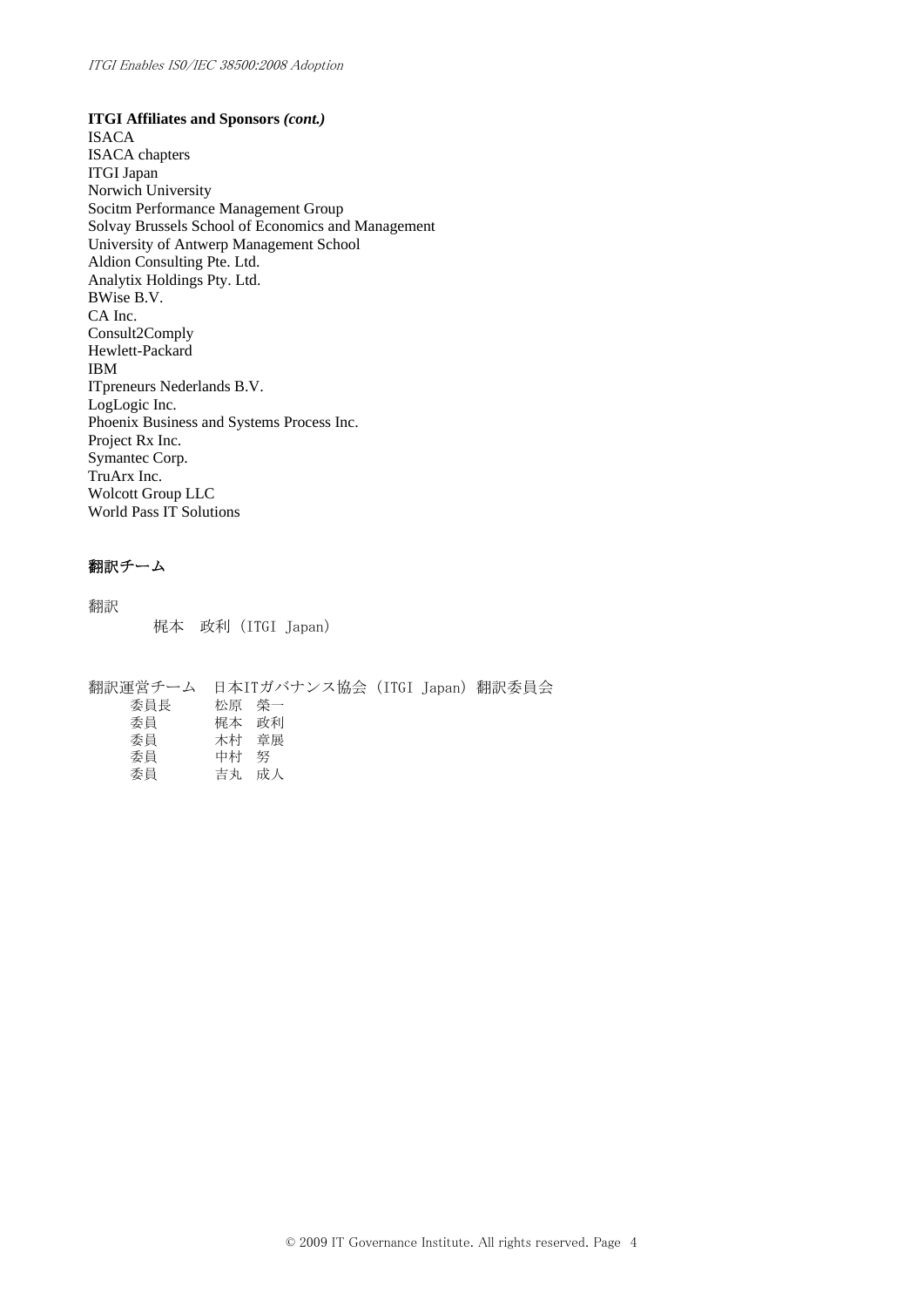# Introduction

IT 投資からより 価値を生み出 し、より増大する IT 関連の多様 なリスクをマネジ メントすることに 対するニーズは これまでに無い ほど高まってい る。

[1](#page-4-0)998年にISACA<sup>1</sup>は情報及び関連技術(IT)の利用を企業がガバナンスする手法を改善する 必要を識別し、そして画期的な行動を取った。これによりITガバナンス協会(ITGI)を設立し、 企業のガバナンスにおけるこのキー領域における調査を進めガイダンスとなるものを開発し た。ITGI ([www.itgi.org\)](http://www.itgi.org/)は企業におけるITの利用に関する、評価、管理、モニタリングについ て国際的な思考とガイダンスを発展させるものを確立した。

ITGIはISOが"ISO/IEC 385000:2008 情報技術におけるコーポレイトガバナンス"を公開した ことを歓迎するものである。これによってこの話題の重要性をグローバルに認識し、その採用 を正式なものとする必要性が認定された。情報及び技術が我々の周囲全体に存在し、ビジ ネス及び一般生活のどの局面においても重要である時に、同時に、IT投資からより多くの価 値を生み出す必要性、そして、IT関連のリスクの種類が増大していることをマネジメントするこ との必要性が、かつて無いほど増大している。規制の増大はまた、役員たちの中において、 うまくコントロールされたIT環境の重要性と、法的、規制上、及び契約上の義務に従う必要性 についての認識を高めた。効果的なITに関する企業のガバナンスは、結果として業績と外 的要求への遵守を改善するものとなる。

IT に関する効 果的な企業ガ バナンスはパ フォーマンス の改善に役 立ち、外部要 件への遵守 に役立つ

 $\overline{a}$ 

国際標準はガバナンスをより進んだものへと発展させる基礎を提供するものであるとITGIは 信じている。特にそれが、最小から最大の、全ての組織において適用可能であり、組織の目 的や設計には依存しないからである。しかしながら、効果的な適用においては、その標準は より多くの導入支援を必要とするものである。ITGIの成果群は全ての規模の企業に合せるこ とが出来る方法で支援を提供できるものである。

<span id="page-4-0"></span><sup>1</sup> ISACAは 1969 年に設立されて、現在 86,000 人以上の会員を 160 を超える国々に抱えている。ISACAはITガバナンス、コントロ ール、セキュリティ、及びアシュアランスにおける世界的なリーダーであると認識されている。ISACAは国際的なカンファレンスの実 施、ISACA Journalの発行、および国際的な情報システム監査とコントロールの基準を開発している。また、3 つの国際的に尊敬さ れる資格認定を行なっている。それは公認情報システム監査人(CISA), 公認情報セキュリティマネジャー(CISM)、Certified in the Governance of Enterprise IT(CGEIT)である。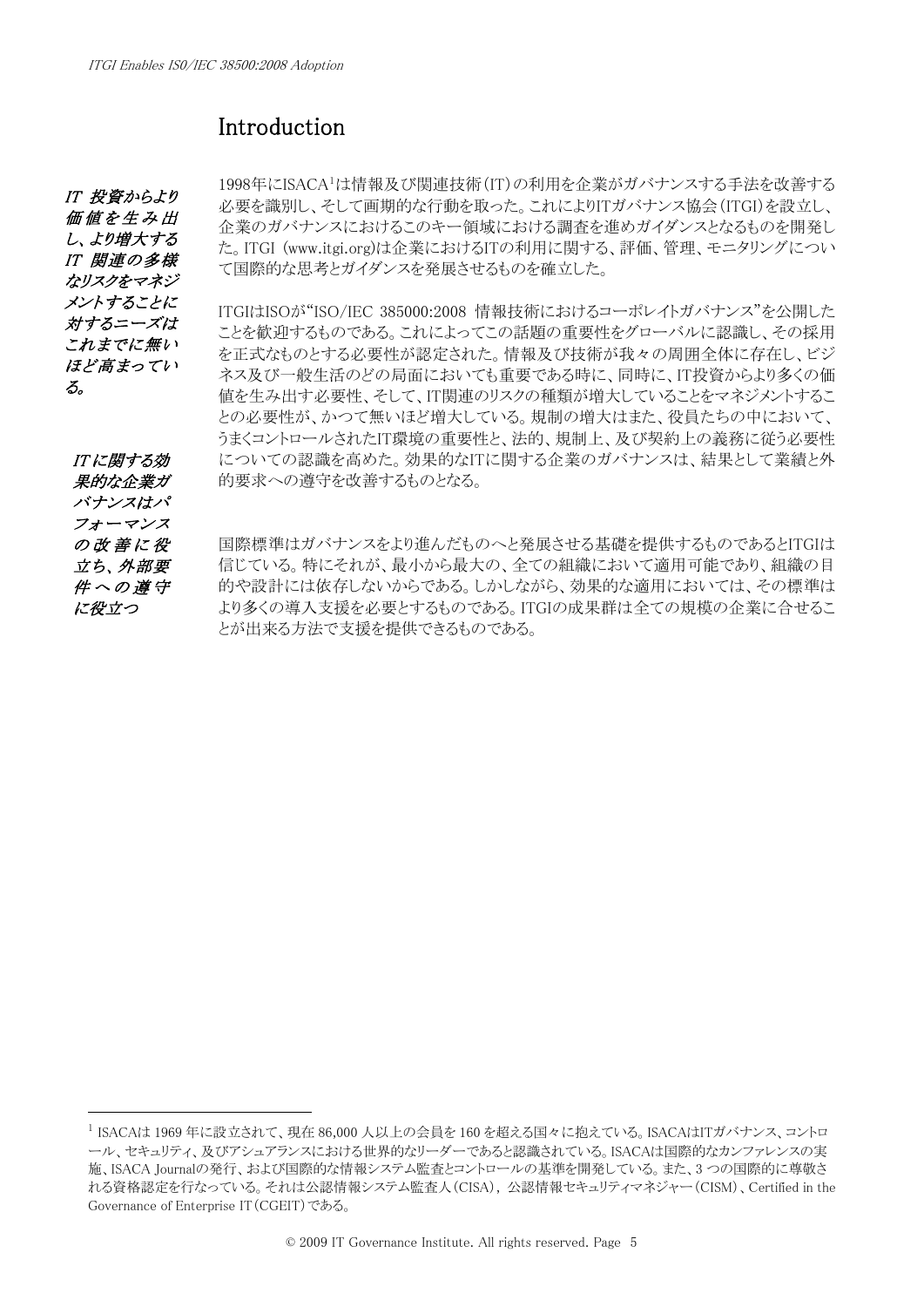# **ITGI**の特有のプロフェッショナルアプローチ

COBIT と Val IT のフレームワー クを中心にすえ た ITGI のガイダ ンスは企業の役 員とマネジャー が、企業におけ る IT の利用をど のように方向付 けて監督したら 良いのかについ て、より良い理 解をするために 役立つ。

ISACAは1990年代の初期に監査人が、ITコントロールと有効性について評価するために彼 ら独自のチェックリストを持ち、ビジネスマネジャーやITの実務家が使っているものとは異なる 言語で話をしていることを認識した。このコミュニケーションギャップの橋渡しをするために、 ビジネスマネジャーのためにITコントロールのフレームワークとしてCOBITが生み出され、IT マネジャーと監査人が基づく汎用のITプロセスの一式として生み出されたのである。COBIT はITの専門家とビジネスマネジメントの両方に意味のあるものである。

ITガバナンス、コントロール、セキュリティ及びアシュアランスの専門家で構成されるISACAの 特有の会員制度と、数百のグローバルエキスパート達の実務経験を元にして、ITGIは産業 界をリードするガイダンスとなるものを、COBITフレームワークを元にして生み出した。その中 には最近公開したVal ITフレームワークがある。これは、世界中の数千の企業にとって、ITガ バナンスの原則を理解し実務に適用する際の、共通言語とアプローチを提供するものである。 非営利組織としてITGIは幅広い成果を生み出してきた。いずれも特定の技術、ベンダー、及 び商業製品とは独立したものであり、このガイダンスも無償で入手することが出来るようにし てある。これは企業の取締役会、執行責任者、役員およびマネジメントの人々が、組織構成、 業務プロセス及びツールを導入して、重要なIT関連の要求を管理し、最も重要なIT活動を モニタリングし評価し、情報に基づく意思決定を行なうことを助けるものとなる。

企業は情報システムとそれらのシステムによって生み出された情報を信頼できることについ て確信が持てることが必要である。彼らはIT投資からポジティブな利益を期待できることが必 要である。ITGIのガイダンスはCOBITとVal ITフレームワークを中心に位置付けて、企業の 役員やマネジャーが企業のITの利用をいかに管理しマネジメントするのか、およびITプロバ イダーから期待すべき良好な業務の標準についてより良い理解をすることを可能とするもの である。

ITGIが提供しているITガバナンスに関する全ての成果物についての説明は本書の最後に つけてある。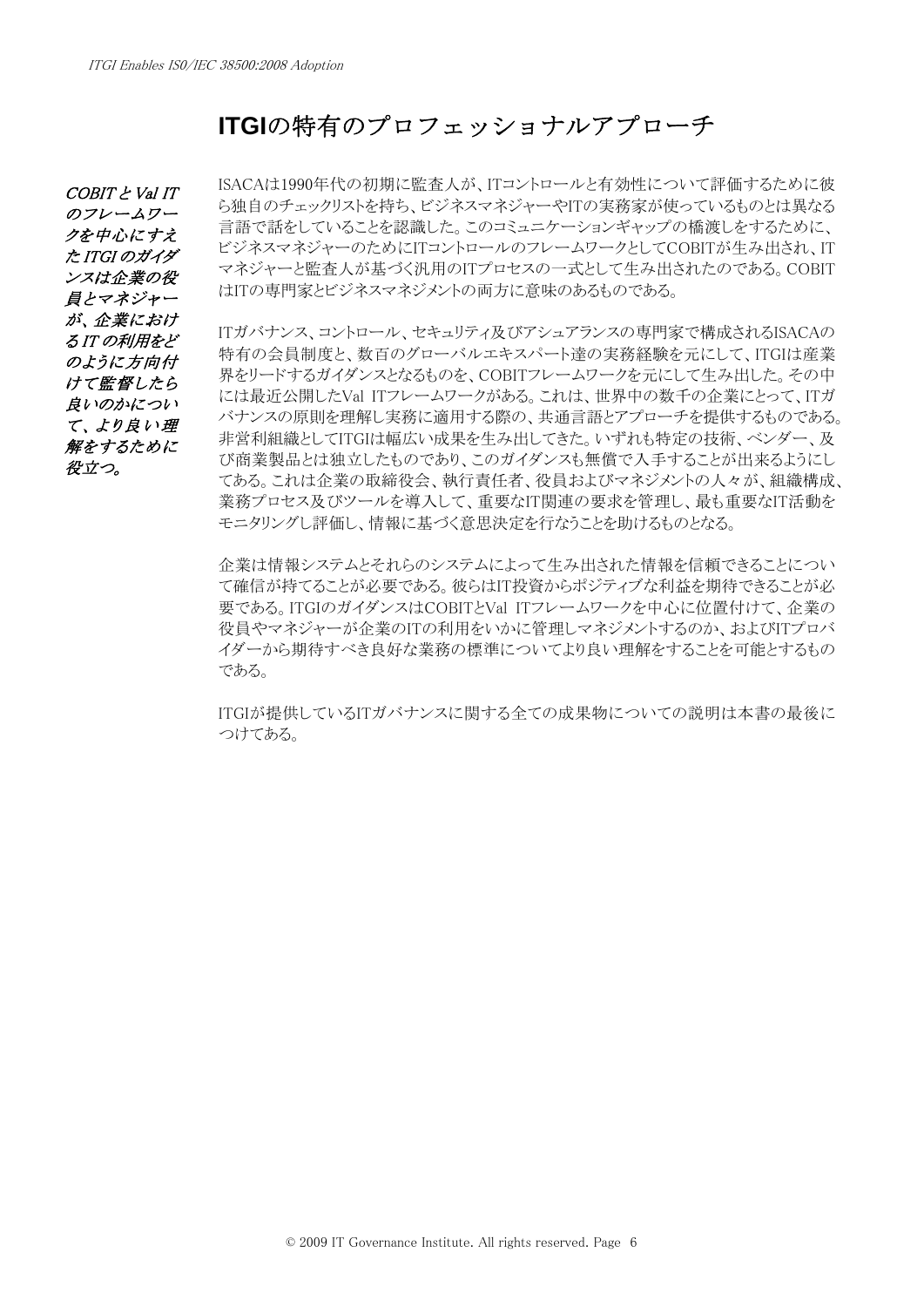# ISO/IEC 38500標準の利益

ISO/IEC 38500は多くの理由によって有益なものである。

- リスクが内在し、十分な投資が必要であることためにITガバナンスの重要性を強調して いる
- 企業のITのガバナンスの土台を支えるものとして適切な標準を使用することを企業に奨 励している
- 6つの基礎的原則のフレームワークを役員に提供し、それぞれの企業のITの利用にお ける評価、管理、及びモニタリングの際に使用させるものとしている。 これらの原則に従うことによって役員がリスクとITの利用によってもたらされる機会をバラ ンスさせることを奨励するものである。これは最小から最大の、そして目的と組織構造の 設計やオーナーシップとは無関係に、全ての企業に適用できるものである。
- 企業の適切なITのガバナンスによって、役員は容認可能なITの利用に関係する責務 (規制、法律、慣習法、契約)への適合を保証すること、及びIT利用がその企業の業績 にポジティブに貢献していることを保証することが支援されることを明確にしている
- 不適切なITシステムが役員をますます広範囲の法律を遵守していないリスクにさらされ 得ることを明確にしている

標準を導入すること及び取締役会で確立された方向付けに対応することは、ITGIから出され ている追加的なガイダンスで支援される。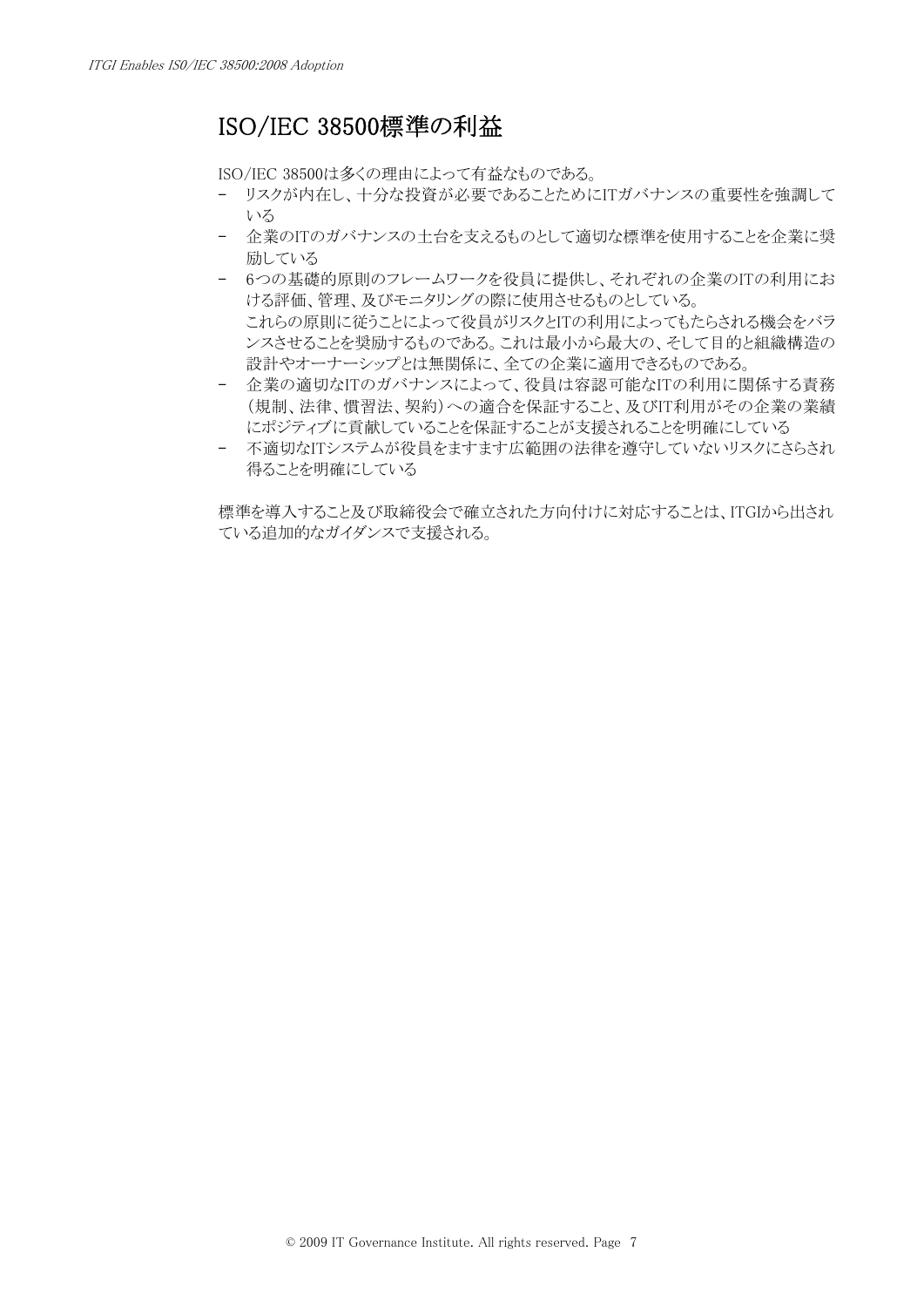# どのようにITGIはこの標準を支援するか

以下にCOBIT, Val ITと関連するガイダンスが、どのようにこの標準の原則の適用と導入アプ ローチを支援するのかについてまとめている。より多くの情報を得るために、この文書の最後 に現在得られる成果物とウェブのリンクのリストがまとめられている。この新しい標準、 "ISO/IEC 38500:2008 - 情報技術のコーポレイトガバナンス"は6つのキーとなる原則に 基づいている。各原則の実務的な導入はその下に説明されて、ITGIのガイダンスがいかに して良い実践を実現するかを追加してある。

# この標準の原則<sup>[2](#page-7-0)</sup>

# 原則1:責任

 適切なガバナンス 組織構造、役割と 責任が、上級役員 から付与されている 必要がある。これに より、重要な意思決 定とタスクについて の明確なオーナシ ップと説明責任が与 えられるものであ る。

 $\overline{a}$ 

実際上に意味すること:ビジネス(顧客)とIT(プロバイダー)はポジティブで信頼関係に基づ く効果的なコミュニケーションを活用し、立証された透明性のある責任と説明責任に関して、 透明性が立証されたパートナーシップモデルで協同すべきである。より大きな企業において はIT経営委員会(しばしばIT戦略委員会と呼ばれる)が、取締役会に代わって活動し、取締 役のひとりが委員長を務め、その企業におけるITの利用における評価、管理およびモニタリ ング、及び最重要なIT問題について取締役会にアドバイスを与えることについて非常に効 果的な機構となる。中小規模の企業の役員の場合はより単純化された命令系統とより短いコ ミュニケーション・パスが、ITの活動を方向付けする際に、より直接的なアプローチを取るた めに必要である。全ての場合において、適切なガバナンスの組織構造、役割と責任が上級 役員から権限付与されることが必要であり、それによって重要な意思決定とタスクに対する明 確なオーナーシップと説明責任が割り当てられる。これにはキーとなるサードパーティのITサ ービスプロバイダーとの関係も含まれるべきである。

# どのようにITGIのガイダンスは良好な実践を可能にするのか:

- 「取締役会のためのITガバナンスの手引き」と「Unlocking Value: An Executive Primer on the Critical Role of IT Governance, 2nd Edition」の出版物がビジネスとIT機能における ITガバナンスに対する役割と責任について、インハウスであれアウトソースであれ、その ガイダンスを提供しており、そして効果的なIT経営(戦略)委員会の設立方法を解説して いる
- COBITとVal ITフレームワークにはRACI<sup>[3](#page-7-1)</sup>チャートが入っており、取締役会メンバー及び IT関連のプロセスと活動に関する全てのキーとなるマネジメント層の、役割と責任の例を 示している。
- "IT Governance Implementation Guide: Using COBIT and Val It,  $2<sup>nd</sup>$  Edition" では、ITガ バナンスの導入及び拡張時において関わる利害関係者及び他に関与する者の責任を 説明している。
- COBITの"モニタリングと評価(ME)"プロセスで、ITガバナンスとITのパフォーマンスに 関するモニタリングと評価に関する役員の役割が記述され、そこではゴールと目標を達 成するための汎用的な手法と関連する測定指標が示されている。ME4の"ITガバナンス のモニター及び評価"は特にITガバナンス活動の監視に焦点を当てている。

<span id="page-7-0"></span><sup>2</sup> この節で議論している6つの原則の定義については、ISO/IEC 38500:208標準を参照のこと、この標準書はANSI(25 West 43rd Street, New York, NY 10036, USA, +1.212.642.4900, [http://webstore.ansi.org](http://webstore.ansi.org/))やその他の認可されたところから購入することが出 来る。

<span id="page-7-1"></span> $3$  RACIチャートは、その仕事について、責任を持つ人、説明責任のある人、相談を受ける人、情報を与えられる人を説明したもの である。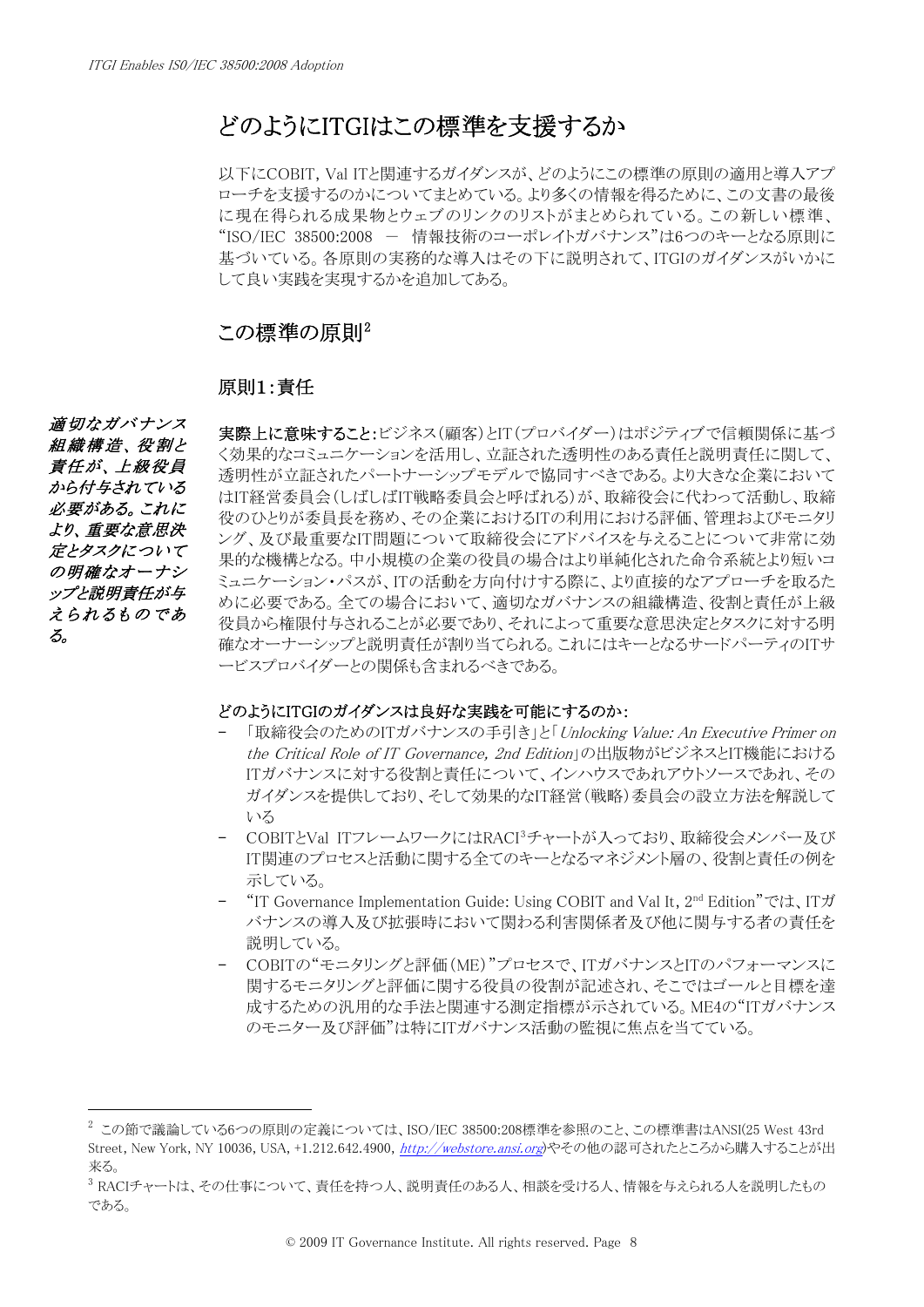# 原則2:戦略

実際上に意味すること:ITの戦略計画策定は複雑であり、緻密な調整を必要とする。その調 整は企業全体にわたり、ビジネス単位およびITの戦略計画間で行なわれる。それはまた、望 まれる利益を最も達成する可能性のある計画に優先順位をつけ、資源を効果的に配分する ために、不可欠なものである。

ハイレベルのゴールは実行可能な戦術計画に翻訳される必要がある、それは失敗と不意の ゴールは戦略目 事象の発生を最小化することを保証するものでなければならない。

ゴールは戦略目標を支えて価値を提供するために、それに伴うリスクを取締役会のリスクテイ キング指向に配慮して、考慮したものである。一方、トップダウン方式で計画をカスケードダ ウンすることが重要である。それらの計画はまた柔軟であり、ビジネス要求とIT機会の急速な 変化にも追随して適用可能であることが重要である。

なおその上に、IT能力の存在もしくは不在がビジネス戦略を可能としたり、もしくは障害とな ったりし得る。それ故に、IT戦略計画の策定では、IT能力について透明性をもたせ適切に計 画することが含まれているべきである。これには現状のIT基盤と人的資源についての能力の 評価が含まれるべきである。その評価では将来のビジネス要求への対応と、将来において 競争優位を可能とし、それと/もしくはコストの最適化を可能とする技術開発についての検討 が含まれる。IT資源には多くの外部の製品ベンダーやサービスプロバイダーとの関係、ビジ ネスを支援する重要な役割を演じるであろう一部の人材も含まれる。

戦略資源調達のガバナンスはこのように、役員レベルの指揮命令と方向付けを必要とする 非常に重要な戦略計画策定活動である。

# どのようにITGIのガイダンスは良好な実践を可能にするのか:

- 「取締役会のためのITガバナンスの手引き」と「Unlocking Value: An Executive Primer on the Critical Role of IT Governance, 2nd Edition<sup>1</sup>の出版物で、どのようにしてIT役員(戦 略)委員会が効果的な戦略計画策定を企業全体にわたる戦略計画策定と整合させて行 なうのか、そしてどのようにビジネスとITマネジメントが協働して、うまく成果を達成するか について説明している。
- Val ITではIT投資マネジメントについての特別のガイダンスを提供し、そして(特に、イン ベストマネジメント(IM)ドメインで)どのように、戦略目標がどのようにして適切なビジネス ケース(実行計画)によって支えられるのかについてのガイダンスを提供している。
- COBITの"計画と組織(PO)"ドメインで、内部及び外部のIT資源の効果的な計画策定と 組織化に必要なプロセスを説明している。これには戦略策定、技術及びアーキテクチャ ーの計画策定、組織計画策定、投資計画策定、リスクマネジメント、品質管理、及びプロ ジェクトマネジメントが含まれている。ビジネスとITのゴールの整合についても説明されて おり、汎用的な事例によってどのようにしてそれらが全てのIT関連プロセスに対する戦略 目標を支えるのかについて、産業界全体にわたる調査結果に基づいて示している。
- "Identifying and Aligning Business Goals and IT Goals"では、ビジネスゴール、ITゴール 及びITプロセス間のカスケードダウンの関係をよりよく理解することを提供している。これ では堅実で有力な17の汎用的なビジネスゴールと18の汎用的なITゴールのリストを提供 し、異なる分野間で検証され優先順位付けされている。その両方の間の結合情報と共 に、ビジネスゴールからITゴールへの汎用的なカスケードダウンを構築する際の良い基 礎を提供している。最も重要なビジネスとITのゴールの有力なリストは、異なる分野間で 特定され、各分野と地理的な場所の違いによるさらなる分析で、興味ある差異を特定し た。それにより実務との関連性が増大し、特定の分野で活動している企業にとって、彼ら がビジネス/ITゴールの良い組み合わせを特定するための手助けとなるものとして、これ らのリストを使用しようと欲するものとなった。
- " Understanding How Business Goals Drive IT Goals" (t "Identifying and Aligning") Business Goals and IT Goals"という調査レポート完全版の内容を要約した白書である。

標を支援して価 値を生み出すこ とであり、同時に 取締役会のリス クテイクの志向 に関して伴うリ スクを考慮する ものである。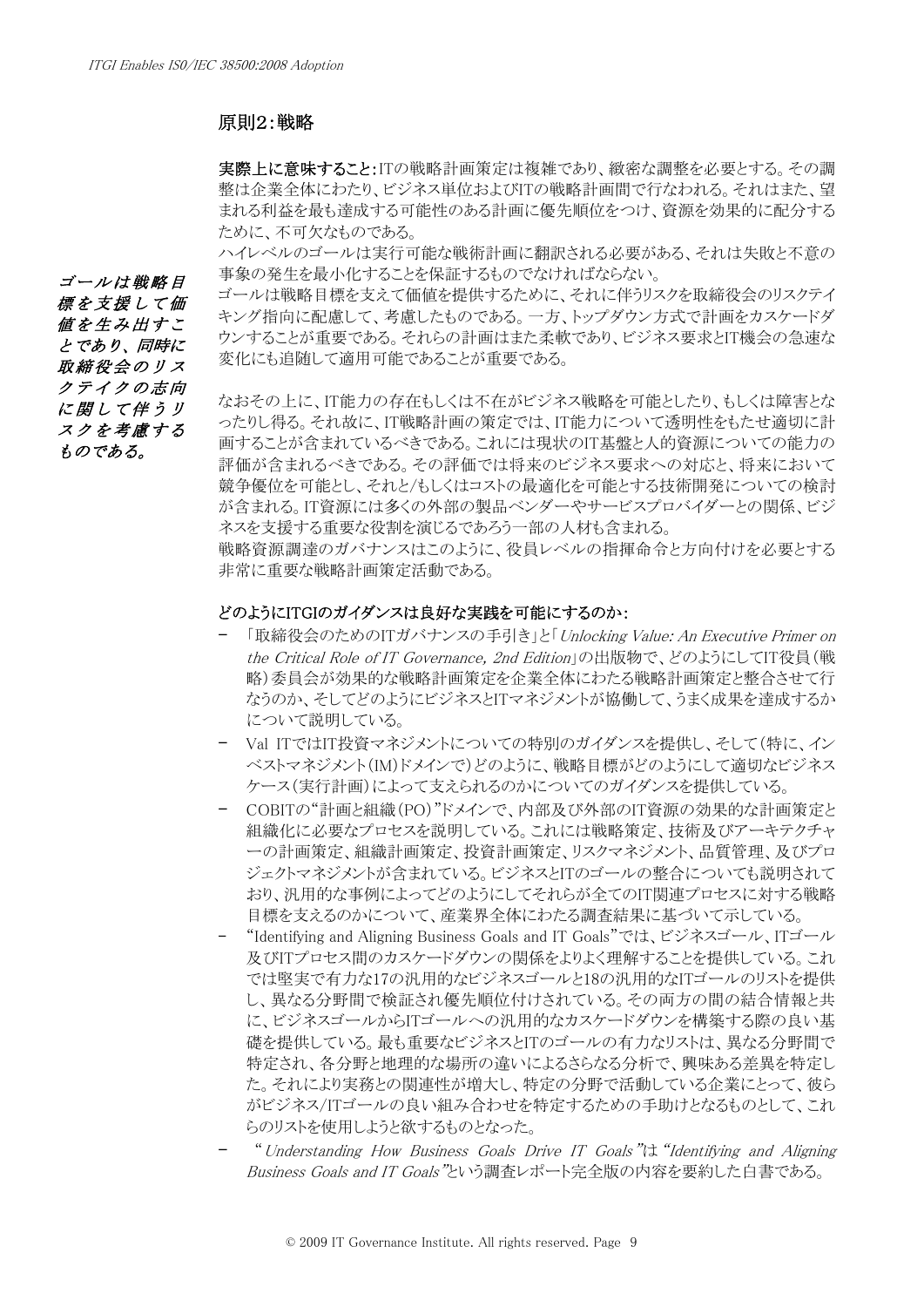導入とは単なる 技術的な問題だ けではなく、む しろ組織変革、 ビジネスプロセ スの変更、教育 及び変革を可能 にさせることの 組み合わさった ものである。

# 原則3:取得

実際上に意味すること:ITソリューションはビジネスプロセスを支えるために存在する。それ故 に、ITソリューションを分離して考えたり、ただの'技術'プロジェクトもしくはサービスであると いうように考えたりすることのないように注意しなければならない。他方で、技術アーキテクチ ャーの不適切な選択、現在の適切な技術アーキテクチャーの維持の失敗、もしくはスキルの ある人材の欠如は、プロジェクトを失敗させ得るし、ビジネス活動の継続不能や、そのビジネ スへの価値の減少という結果になり得る。IT資源の取得は、より広範囲のITが可能とするビ ジネス変革の一部として検討されなければならない。取得された技術はまた、既存のそして 計画されたビジネスプロセスとIT基盤と共に維持され運用されなければならない。 導入もまた単なる技術の問題ではなく、むしろ組織変革、ビジネスプロセスの見直し、及び 変革に関する訓練と実現との組み合わせである。それ故に、ITプロジェクトはより広範囲の企 業全体の変革プログラムの一部として着手されるべきであり、その変革プログラムには、成果

の成功を保証するために役立っために要求される全ての範囲の活動を満足させる、その他

どのようにITGIのガイダンスは良好な実践を可能にするのか:

のプロジェクトも包含されるものでなければならない。

- IMドメインにおいて、Val ITではITが可能にするビジネスへの投資のガバナンスとマネジ メントに関するガイダンスを提供している。この投資はそのビジネスの全ライフサイクル (取得、導入、運用及び廃止)にわたるものである。ポートフォリオマネジメント(PM)のド メインでは、そのような投資における効果的なポートフォリオとプログラムマネジメントをい かにして適用するかを述べており、それによって便益がもたらされ、コストが最適化され ることを保証するために役立つものとなる。
- COBITのPOドメインでは導入計画策定のガイダンスを提供しており、それには投資計画 策定、リスクマネジメント、プログラム及びプロジェクト計画策定、品質計画策定が含まれ ている。
- COBITの取得と導入(AI)ドメインでは、ITソリューションの取得と導入に必要なプロセス、 要求定義をカバーすること、導入可能なソリューションを特定すること、文書化を準備さ せること、及び新システムを稼動させるためのユーザー及び運用を訓練し動作可能とす ることについてのガイドラインが提供されている。加えて、そのソリューションがテストされ 適切にコントロールされて、変更がビジネス及びIT環境に適用されることを保証するため に役立つガイダンスが提供されている。
- MEドメインでは、どのように役員が取得プロセス、及び取得が適切にマネジメントされて 実行されたことを保証するために役立つ内部統制のモニタリングと評価が、いかにして できるかについてのガイダンスを提供している。

# 原則4:パフォーマンス

*2*つの重要なガバ ナンスの成功要 因とは、利害関係 者によるゴール の承認と、役員と マネジャーがゴ ール達成に対す る説明責任を引 き受けることで ある。

実際上に意味すること:効果的なパフォーマンス測定は2つのキー側面に依存する。それは パフォーマンスゴールの明確な定義と、ゴール達成をモニターするための効果的な評価尺 度である。またパフォーマンス測定プロセスには、パフォーマンスが矛盾なくそして信頼され るモニタリングがされていることを保証することに役立つことが要求される。ゴールがトップダ ウンで設定され、ハイレベルで承認されたビジネスゴールと整合し、そして評価尺度がボトム アップで確立され、全てのレベルにおけるゴールの達成がマネジメントの各層でモニタリング されることを可能とする方法で整合していることで、効果的なガバナンスが達成される。ガバ ナンスの2つの重要成功要因とは、利害関係者によって承認されていることと、ゴールの達成 に対する説明責任が役員とマネジメント層で引き受けられていることである。ITは複雑で技術 的なテーマである。このため、ゴール、評価尺度とパフォーマンスの報告が利害関係者にと って意味のある言語で表現されて透明性を達成することが重要であり、これによって適切な 行動が取られることになる。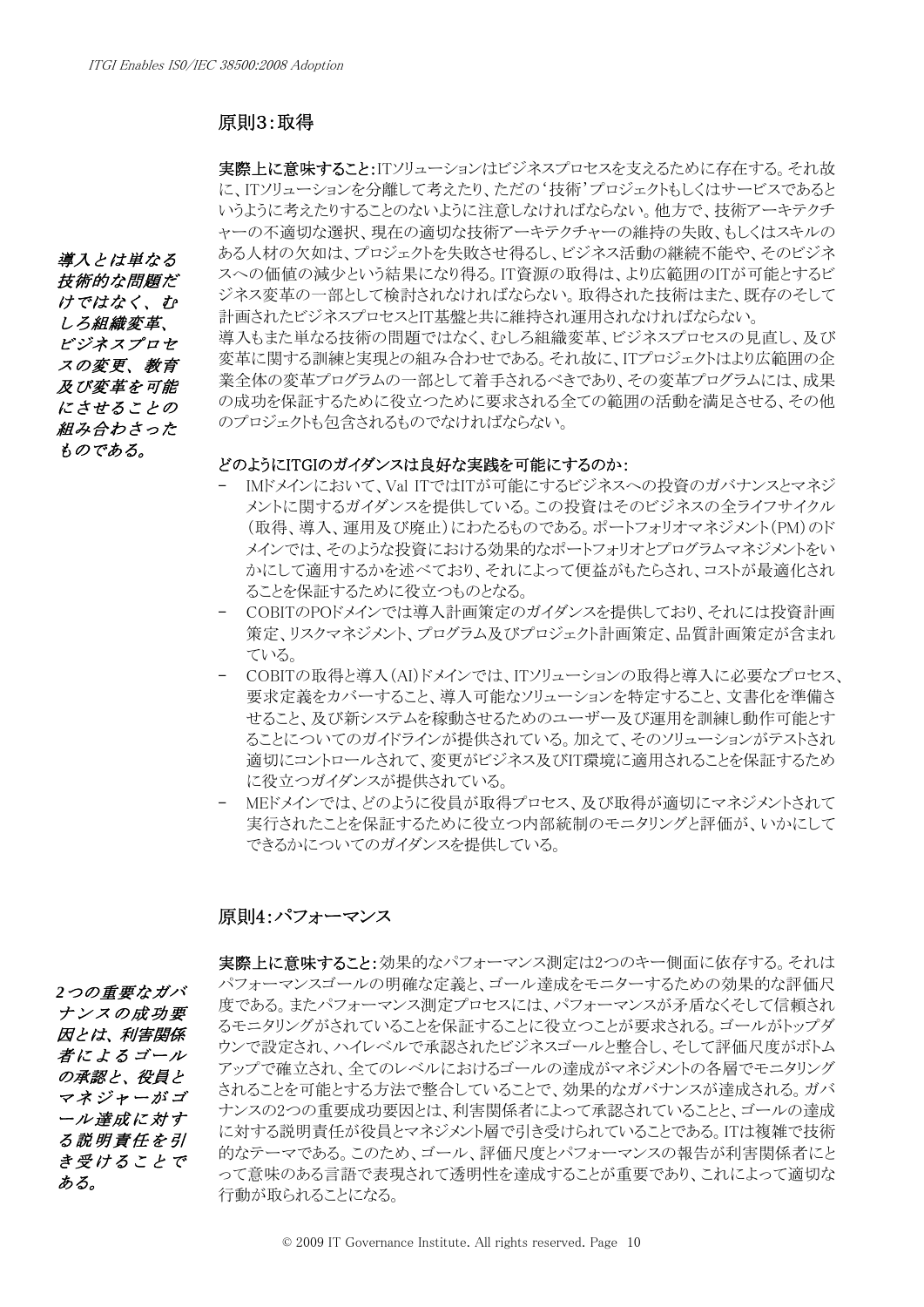# どのようにITGIのガイダンスは良好な実践を可能にするのか:

- COBITとVAL ITのフレームワークではIT関連の全ての範囲について汎用的なゴールと 評価尺度の例を提供し、それがどのようにビジネスゴールと関連するのかを説明すること で、企業が自身の特定の利用に適用できるようにしている。
- COBITではマネジメント層にIT目標をビジネス目標と整合させる上でのガイダンスを提 供し、これらの目標のパフォーマンスゴールと評価尺度を用いて、どのようにモニタリング するのかを記述している。

2つのCOBITのキープロセスで明確なガイダンスを提供している

- PO1"IT戦略計画の策定"はゴールの設定にフォーカスをあてている
- サービス提供とサポート(DS)1"サービスレベルの定義と管理"は、適切なサービス とサービス目標の定義、及びサービスレベル・アグリーメントにそれらを記述するこ とにフォーカスをあてている

プロセスME1"IT成果のモニタリングと評価"で、COBITではこの活動に対する上級マネジメ ントの責任についてのガイダンスを提供している。

COBITでは、ITガバナンスそのものについてのモニタリングのガイダンスを、ME4"ITガバナ ンスのモニタリングと評価"で提供している。

- Val ITではIT投資のパフォーマンスのモニタリングについての明確なガイダンスと事例を 提供している。これはビジネスケース(ビジネス実行計画)から便益の実現に至るまでの、 その全経済サイクルにわたるものである。
- "IT統制の保証ガイド:COBITを利用して"ではIT統制の保証の専門家が、どのようにし てITパフォーマンスに関して役員に公平なIT統制の保証を提供できるのかについて説 明している。

# 原則5:適合性

実際上に意味すること:インターネットと高度技術によって可能にされた、今日のグローバル 市場において、企業はますます数を増す法的及び規制要件を遵守する必要がある。近年の 企業スキャンダルや財務的な破綻によって、証券取引所において、より厳しい法律と規制の 存在とその効果についての認識の高まりが存在する。

利害関係者は、企業が法律と規制を遵守し、経営環境において良いコーポレイトガバナンス に適合していることについて、よりいっそうの保証を求めている。加えて、ITが企業間におけ る切れ目の無いビジネスプロセスを可能としているため、プライバシー、秘密保持、知的財産 及びセキュリティのような領域における、重要なIT関連の要件が契約に含まれていることの保 証に役立つ必要性がますます増大している。

役員は、外部要件への準拠の保証を、コストのかかる後づけとしてよりも、戦略的な計画策 定の一部で扱うことが必要である。彼らはまた、トップにおいて士気を高め、マネジメント層と スタッフが従うべきポリシーと手続きを確立して、企業のゴールが実現され、リスクが最小化さ れ、そして法令順守が達成されることを保証する必要がある。トップマネジメントはパフォーマ ンスと適合性の間の適切なバランスを決定し、パフォーマンスのゴールが法令順守を危うくし たり、逆に、適合性の体制が適切であって過度にビジネスの遂行を制限したりすることが無 いことを保証するものでなければならない。

## どのようにITGIのガイダンスは良好な実践を可能にするのか:

- COBITのコントロール目標とコントロールプラクティスで、企業における適切なコントロー

*IT*が可能とする 変革、それには*IT* ガバナンスその ものも含まれ、通 常は重大な文化 的及び行動上の 変革を企業の中 だけでなく、同様 に顧客やビジネ スパートナーに ももたらすこと を要する。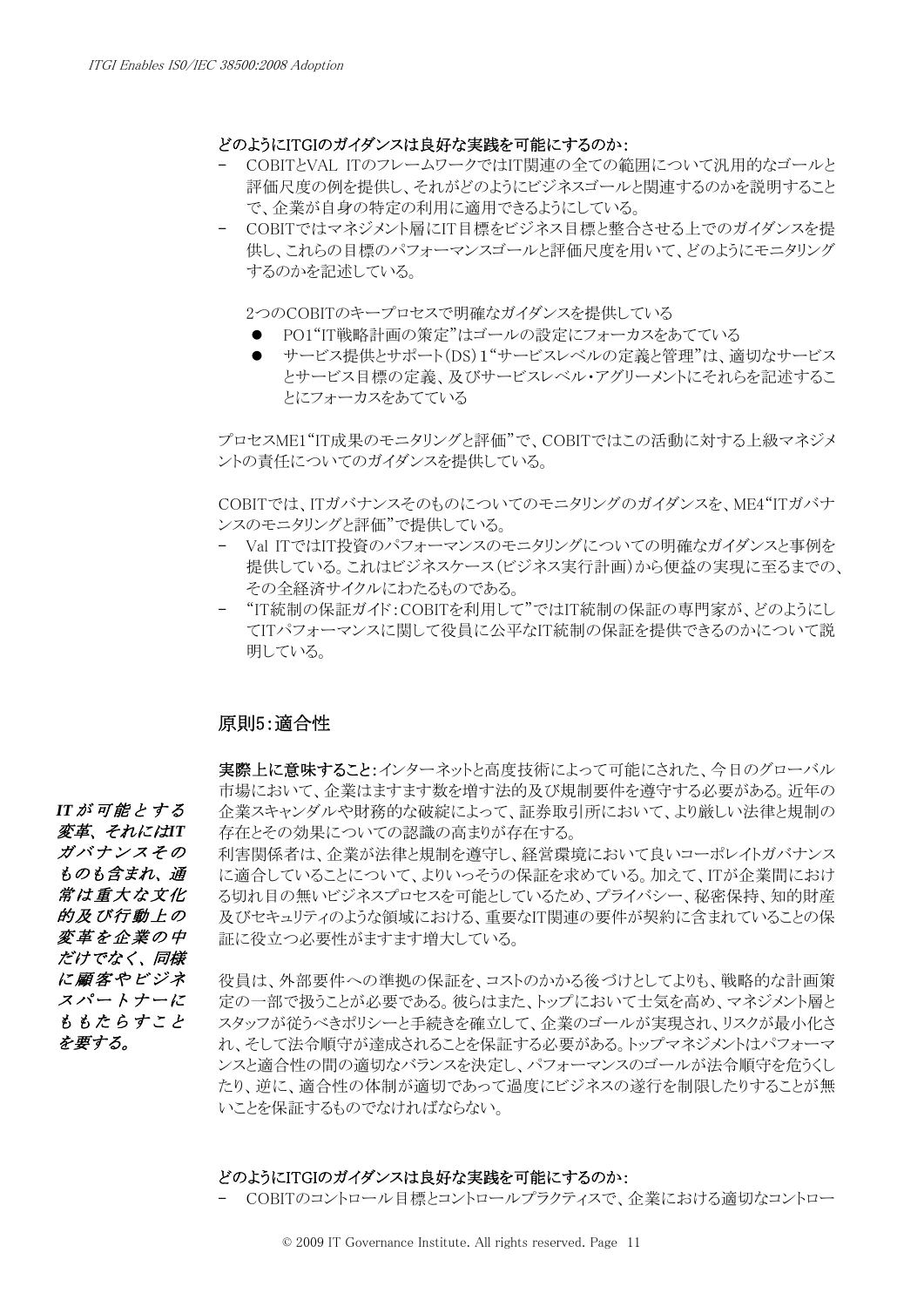ル環境の実現とITコントロールの適切性を評価するための基礎を提供している。成熟度 モデルによってマネジメント層がITプロセスの能力を評価しベンチマークを行なうことが 出来るようにしている。

- COBITのプロセス、PO1 "IT戦略計画の策定"は、IT計画と、ガバナンス要件を含めた ビジネス目標全体との間の整合性があることを保証することに役立つ。
- COBITのプロセス、ME2 "ITコントロールのモニタリングと評価"は、法令順守要件に合 致するために、コントロールが適切かどうかを、役員が評価するために役立つ。
- COBITのプロセス、ME3 "外部要件への準拠の保証"は、外部の準拠すべき要件が特 定され、役員が準拠性の方針を定め、ITの準拠性自体がモニタリングされ、評価され、 企業要件への全体的な適合性の一部として報告されることを保証するために役立つ。
- "IT統制の保証ガイド:COBITを利用して"では、どのようにして監査人が独立性を持っ た保証を、内部ポリシー遵守と支持に対して与えられるかを説明している。この内部ポリ シーは組織内の命令や外部の法的、規制、もしくは契約要件から派生するものである。 これによって、タイムリーな方法で責任あるプロセスオーナーによって、どの遵守のギャッ プへの処置も全て修正活動が行われたことを確認することが出来るものである。
- 適合性はまた投資の意思決定も含む。Val IT、特にバリューガバナンス(VG)1と3、PM1 と4、投資マネジメント(IM)4を通じて、適合性の価値とリスク及び非適合性のコストにお ける適合性バランスに関する投資の保証を行なっている。

# 原則6:人間行動

プライバシーや 不正のような問 題は個人に関す る増大する懸念 事項である。そし て、人々が利用す る*IT*を彼らが信 頼しようとする ならば、これら及 びその他のリス クはマネジメン トされなければ ならない。

実際上に意味すること:どのようなITが可能とする変革にも、ITガバナンス自身も含み、その 導入は、通常大きな文化的及び行動上の重要な変革が必要である。それは企業の中でも、 そして顧客やビジネスパートナーでも同じである。これはスタッフの間に恐れや誤解を生み 出し得る。このため導入は慎重にマネジメントされる必要があり、これにより人々がポジティブ に従事するようにとどまるようにする。役員はゴールについて明確にコミュニケーションしなけ ればならず、提案された変革をポジティブにサポートしているように見られるようにしなければ ならない。人々の訓練とスキル向上は変革のキー側面である。とりわけ技術が急速に変動す る正確の場合には重要である。人々は企業の中の全てのレベルにおいてITによる影響を受 ける、利害関係者として、マネージャー及び利用者として、もしくはIT関連のサービスやソリュ ーションをビジネスに提供するスペシャリストとして影響を受ける。その企業を超えて、ITは顧 客及びビジネスパートナーに影響を与え、そしてセルフサービスおよび自動化された企業間 取引を国々の間でそして国境を越えてますます可能とする。ITが可能としたビジネスプロセ スが新しい便益と機会をもたらす一方で、ますます増大するリスクをもたらす。プライバシー や不正行為のような問題は個人個人にとって増大する関心事となっており、これら及び他の リスクは、彼らの利用するITシステムを人々が信頼するようにマネジメントされなければならな い。情報システムは手作業の手続きを自動化することによって、劇的な影響を仕事の遂行に 与えうる。

# どのようにITGIのガイダンスは良好な実践を可能にするのか:

Val ITとCOBITの7つのプロセスが人間行動に関係する要件についてのガイダンスを提供し ている。

- Val ITの第6章、「職務上の説明責任と責任」で、投資のガバナンスに関係して要求され る変革とITが可能とした変革そのものについて理解する必要を強調している。
- COBITのプロセス、PO4 "ITの組織と関係の定義"では、ITの組織と関連するプロセス をどのように構築し、全てのレベルのスタッフの要望と要求に合致させることを適切に維 持するのかに説明している。
- COBITのプロセス、PO6"マネジメントの意図と指針の周知"では、ゴールと目標が明確 に周知されて、働く文化がリスクとコントロールに対する正しい心構えを促進することを保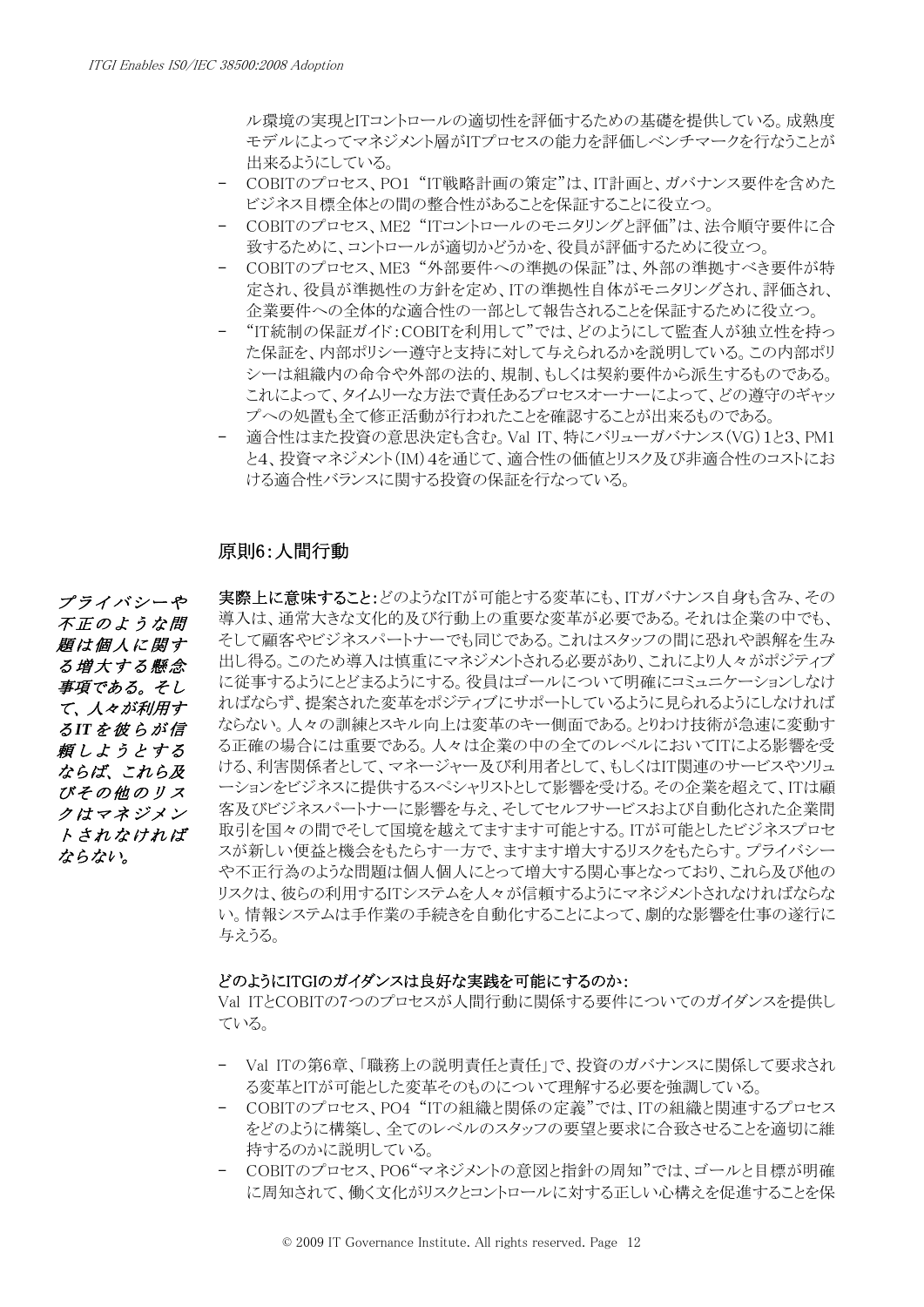証することにフォーカスをあてている。

- COBITのプロセス、PO7"IT人材の管理"では、個人のパフォーマンスをどのように企業 のゴールに整合させるべきなのか、ITスペシャリストのスキルをどのように維持すべきな のか、そして役割と責任をどのように定義すべきなのかについて説明している。
- COBITのプロセス、AI2"アプリケーションソフトウェアの調達と保守"は、人間の操作と利 用の要件に合致するアプリケーションの設計を保証することに役立つ。
- COBITのプロセス、AI4"運用と利用を可能にする"は、利用者がシステムを効果的に利 用できるようにすることを保証することに役立つ。
- COBITのプロセス、DS7"利用者の教育と研修"では、利用者研修のニーズがどのように 特定することが出来るのか、そしてそれに応じて、ITシステムの効果的な利用を保証す ることについて説明している。
- COBITのプロセス、ME2"内部統制のモニタリングと評価"は、役員が、内部統制のモニ タリングと、特に、人間のパフォーマンスを監督レビューによってモニタリングすることを 可能としている。

加えて、ISACAでは3つの資格認定をITガバナンスにおけるキーとなる役割を遂行する専門 家に対して提供している。

- Certified in the Governance of Enterprise IT™(CGEIT™)
- 公認情報システム監査人™(CISA®)

標準の適用

- 公認情報セキュリティマネジャー®(CISM®)

これらの資格認定者は以上のような役割に関する能力と経験の両方を有すること証明してい る。



出典:©ISO。 この図はISO/IEC38500:2008から国際標準機構(ISO)に代わって米国国立標準協会(ANSI)の許可を 得て、再編集したものである。この図のいかなる部分もどのような形態で複写もしくは複製してはならず、電子的な検索シ ステムやその他、もしくはインターネット、公的なネットワーク、衛星もしくはその他によって利用できるようにすることも出来 ない。それらのためにはANSIもしくは他の権限のある組織の書面による了承が必要である。

– この標準のコピーはANSI、もしくは他の公認された販売者から購入することが出来る。ANSI:25 West 43rd Street, New York, NY 10036, USA, +1.212.642.4900, [http://webstore.ansi.org](http://webstore.ansi.org/)

この図は、ISACA/ITGI本部がANSIの許可を得て再編集したものであり、日本語版は日本規格協会から出 版される文献の図を参照していただきたい。

た良いプラクティス は、良いITコントロ ールへの共通のア プローチである。 これらはビジネス 及びITのマネジャ ー煮によって導入 され、監査人によ って同じ基盤に基 づいて保証され る。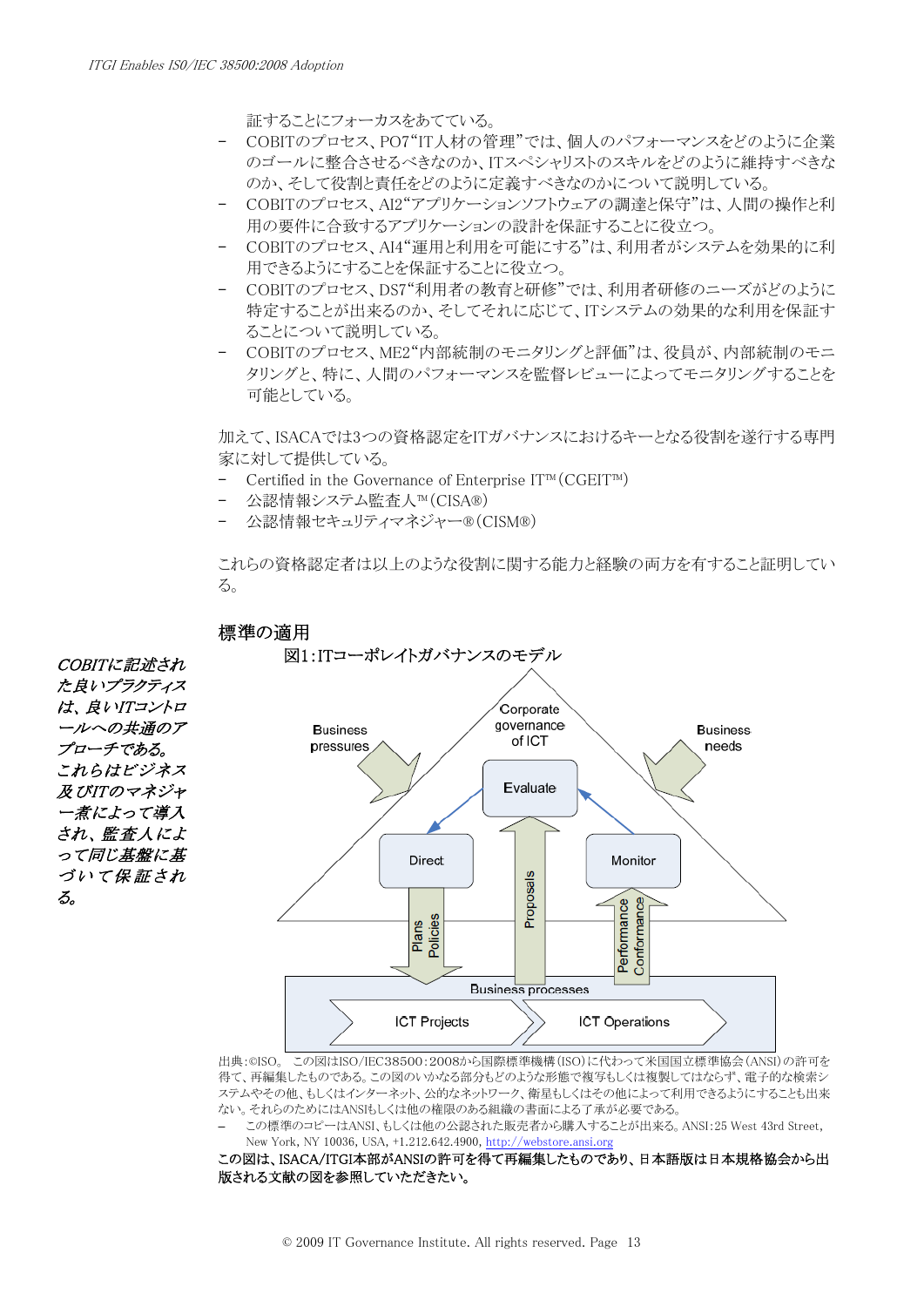ISO/IEC 38500では、役員が図1に示された3つのタスクを通じてITをガバナンスすべきであ ることを推奨している。

- 評価
- 方向付け
- モニタリング

#### 実際上に意味すること:

効果的なITガバナンスの導入アプローチは、以下によってより容易になり最も効果的になる:

- 認められたコーポレイトガバナンスの標準と実践と整合している
- その企業のガバナンスのアプローチと整合している
- 企業におけるITに関連する活動の全ての側面を網羅している
- 全ての利害関係者によって理解されて適用可能な原則と目標に基づいている

入手可能な包括的なフレームワーク、標準,及び実践の参照と、それらの適用と利用(文化、 要求及び能力への適用)は、的確かつ効率的に適切にITガバナンス構築アプローチを支援 することが出来る。

# どのようにITGIのガイダンスは良好な実践を可能にするのか:

以下のITGIの資料が、ISO/IEC 38500で勧告された3つの主タスクを支援する。

## 評価:

- "取締役会のためのITガバナンスの手引き 第2版"と、"Unlocking Value: An Executive Primer on the Critical Role of IT Governance"の出版物で、取締役会がITガバナンスに 関してすべきこと、何を網羅するか、どのような質問をするのか、そしてどのようにしてベ ストプラクティスと自社を比較するのかが記述されている。
- COBITとVal ITは、ITのコントロールとマネジメント活動との整合性の適切さを評価する 基礎を提供し、マネジメント層がITプロセスの能力を評価しベンチマークを行なうことを 可能としている。
- "ITガバナンスの導入ガイド:COBITとVal ITを利用して、第2版"の「ニーズの特定とソリ ューションの予測フェーズ」では、ビジネスニーズと重要なITプロセスにおけるITの評価 にどのようにフォーカスするのか、それから良い実践とのギャップ分析のどのように実行 するのかについて説明を行なっている。
- "COBIT Quickstart™ 第2版"では、より小規模の企業、もしくは大企業が事前に定義し た基準に基づいて彼らのITのコントロールとガバナンスを評価しようと望んだときのガイ ダンスを提供している。
- " Enterprise Value: Governance of IT Investments, Getting Started With Value Management"は、より良いIT投資のマネジメントのためのトリガーを特定し、ビジネスニー ズを評価するために役立つ。
- "Enterprise Value: Governance of IT Investments, The Business Case"は、ITガバナンス を改善するためのビジネスケース(実施計画)を策定するために役立つ。
- "IT統制の保証ガイド:COBIT®を利用して"は、アシュアランスの専門家に独立評価に おけるマネジメント及び監査とレビューを実行する際の手法とテストの事例を提供してい る。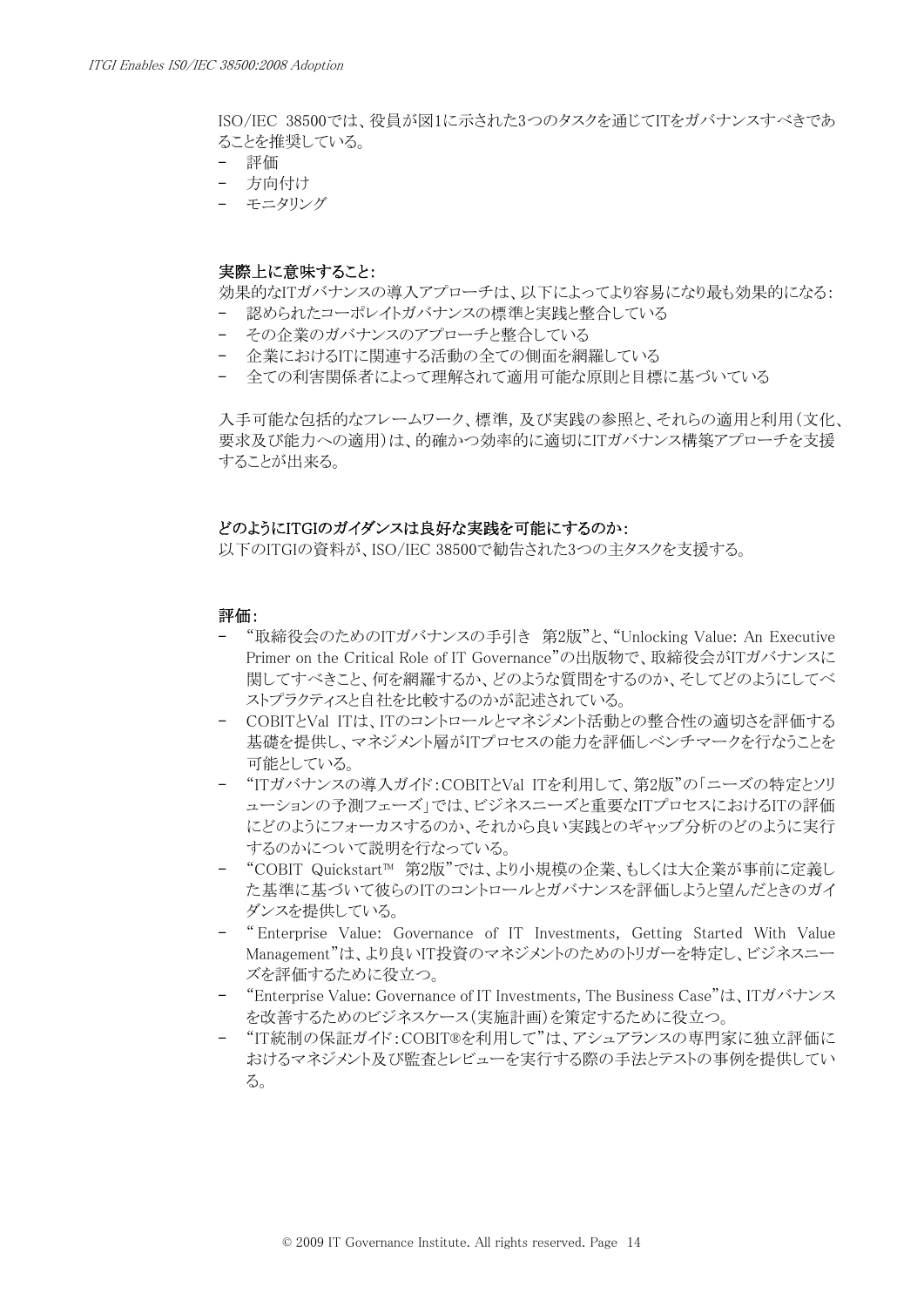# 方向付け:

- "取締役会のためのITガバナンスの手引き 第2版"と、"Unlocking Value: An Executive Primer on the Critical Role of IT Governance"の出版物では、取締役会がITガバナンス に関して何をなし得るのかを記述し、どのようにしてそれを達成するのかについて説明し ている。
- COBITとVal ITでは導入のガイダンスをコントロール目標とキーマネジメントプラクティス の形で提供しており、これらは(一般的に認められた国際標準とベストプラクティスに基 づいており)良いITガバナンスを可能とするものとして検討されるべきものである。
- "ITガバナンスの導入ガイド:COBITとVal ITを利用して、第2版"の「ソリューションの計画 とソリューションの導入フェーズ」では、ITガバナンスの改善の設計を、どのように優先順 位付け、計画し、設計するのかについて説明している。
- "COBIT® Quickstart™ 第2版"では、より小規模企業におけるコントロール、もしくはよ り大規模企業が良いITガバナンスに向けての最初のステップを踏み出そうと考える場合 の、推奨されるベースラインを提供している。
- セキュリティが改善を必要としているキー分野である企業に対しては、"COBIT Security Baseline™ 2nd Edition"でキーITセキュリティコントロールの導入を管理するための分かり やすいガイダンスを提供しており、これによってITセキュリティの標準であるISO/IEC 27002との整合を取ることが出来る。

# モニタリング:

- "取締役会のためのITガバナンスの手引き 第2版"と、"Unlocking Value: An Executive Primer on the Critical Role of IT Governance"の出版物では、効果的にITに関する企業 のガバナンスをモニタリングするためにすべきことを述べている。
- COBITではITのモニタリングと評価のために推奨されるITプロセス(MEドメイン)の形で ガイダンスを提供しており、これにはパフォーマンスの即敵、内部統制の有効性、外部 要件の遵守、及び全般的な効果的ガバナンスの達成が網羅されている。
- COBITとVal ITには、ビジネスのゴールと目標との整合を取るための効果的なモニタリン グプロセスを確立するための支援をするために、ゴールと測定指標の例が含まれてい る。
- "ITガバナンスの導入ガイド:COBITとVal ITを利用して、第2版"の「ソリューションの運用 開始フェーズ」において、ITガバナンスを通常のビジネス運用にどのように組み込むの か、ITガバナンスの改善がうまくいっているかどうかをどのようにモニタリングし評価する のかを説明している。
- "IT統制の保証ガイド:COBIT®を利用して"では、アシュアランスの専門家にパフォーマ ンスと適合性についての独立した意見のマネジメントの提供、監査とレビューを実施する ための手法とテスト事例を提供している。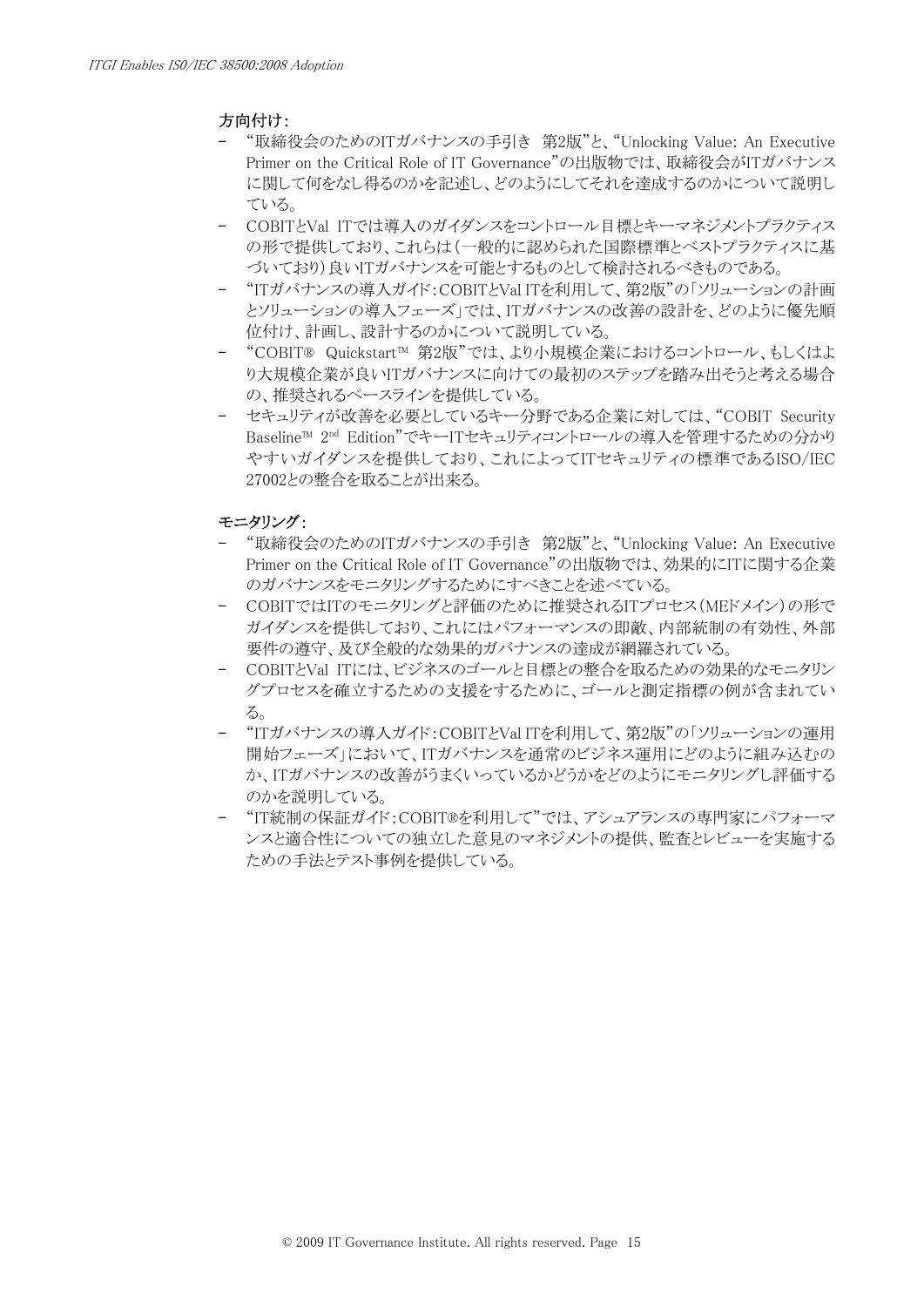# いかにしてITGIの成果物がISO/IEC 38500の採用を支援するか

図2ではITGIの成果物がどのようにISO/IEC 38500の採用を支援するかを示している。

# 図2:ITGIの成果物とISO/IECとの関係

図2: ITGIの成果物とISO/IEC 38500の関係 COBIT は デ フ <sup>ァ</sup> ク ISO/IEC 38500の領域 ト・スタンダードのコ ントロールモデルと パフォーマンス  $\ltimes$ モニタリング して世界中で導入 ITGIの成果物 ペンキートン 人間行動 方向付け 適合性 モニタリン 評価 が進んでいる。 責任 戦略 取得 Val ITはITGIのガイ ダンスをITが可能と 取締役会のためのITガバナンスの手引き 第2版 ┃ ✓ ┃ ✓ ┃ ノ ┃ ┃ ┃ ┃ ┃ ノ ┃ **✓ │ ✓ │ ✓** する投資の領域へ と拡張するために導 Unlocking Value: An Executive Primer on the Critical Role of IT Governance  $\begin{bmatrix} 1 & 2 \\ 2 & 3 \end{bmatrix}$   $\begin{bmatrix} 2 & 3 \\ 4 & 5 \end{bmatrix}$   $\begin{bmatrix} 2 & 3 \\ 0 & 1 \end{bmatrix}$   $\begin{bmatrix} 2 & 3 \\ 0 & 1 \end{bmatrix}$   $\begin{bmatrix} 2 & 3 \\ 0 & 1 \end{bmatrix}$   $\begin{bmatrix} 2 & 3 \\ 0 & 1 \end{bmatrix}$   $\begin{bmatrix} 2 & 3 \\ 0 & 1 \end{bmatrix}$   $\begin{bmatrix}$ 入された。 COBITⓇ ✓ ✓ ✓ ✓ ✓ ✓ ✓ ✓ ✓ Val ITとCOBITのフ レームワークの組み VAL IT™ ✓ ✓ ✓ ✓ ✓ ✓ ✓ ✓ ✓ 合わせによって効 IT Governance Implementation Guide: Using COBIT<sup>®</sup> and Val IT<sup>m</sup>, 2<sup>nd</sup> Edition  $\left| \begin{array}{ccc} 0 & 0 \\ 0 & 1 \end{array} \right|$ 果的なITガバナン スを実現するための IT統制の保証ガイド:COBITを利用して ✓ ✓ ✓ ✓ 分かりやすい基礎 が提供されている。 COBIT® Quickstart™, 2<sup>nd</sup> Edition  $\begin{vmatrix} \cdot & \cdot & \cdot \\ \cdot & \cdot & \cdot \\ \cdot & \cdot & \cdot \end{vmatrix}$   $\begin{vmatrix} \cdot & \cdot & \cdot \\ \cdot & \cdot & \cdot \\ \cdot & \cdot & \cdot \end{vmatrix}$   $\begin{vmatrix} \cdot & \cdot & \cdot \\ \cdot & \cdot & \cdot \\ \cdot & \cdot & \cdot \end{vmatrix}$   $\begin{vmatrix} \cdot & \cdot & \cdot \\ \cdot & \cdot & \cdot \\ \cdot & \cdot & \cdot \end{vmatrix}$ Enterprise Value: Governance of IT Investment. Cetting Started With Value Management COBIT® Security Baseline™, 2nd Edition ✓ ✓ ✓ Enterprise Value: Governance of IT Investment, The Business Case  $\left[\begin{array}{c|c} \cdot & \cdot & \cdot \\ \cdot & \cdot & \cdot \\ \cdot & \cdot & \cdot \\ \end{array}\right] \left[\begin{array}{c|c} \cdot & \cdot & \cdot \\ \cdot & \cdot & \cdot \\ \cdot & \cdot & \cdot \\ \cdot & \cdot & \cdot \end{array}\right] \left[\begin{array}{c|c} \cdot & \cdot & \cdot \\ \cdot & \cdot & \cdot \\ \cdot & \cdot & \cdot \end{array}\right] \left[\begin{array}{c|c} \cdot & \cdot & \cdot \\ \cdot & \cdot & \cdot \\ \cdot & \cdot & \cdot \end{array}\right] \left[\begin{array}{c|c} \cdot & \cdot$ 

> COBITの中の良いプラクティスは良いITコントロールのへの共通のアプローチである。これら は、ビジネス及びITのマネジャーたちによって導入され、そして監査人によって同じ基礎の 元に評価が行なわれる。何年も掛けて、COBITは無償で入手できるフレームワークとして開 発され、現在はデファクト・スタンダードのコントロールのモデルとして世界中でますます適用 されることが増加している。それは効果的なITガバナンスとマネジメントの導入、及びそれを 証明するモデルとしてである。

> 最近、Val ITがITGIのガイダンスをITが可能とする投資の領域の領域へと拡張するものとし て導入された。Val ITとCOBITの組み合わせは、企業のIT関連活動全体の効果的なガバナ ンス構成を確立するための、包括的な基礎を提供するものである。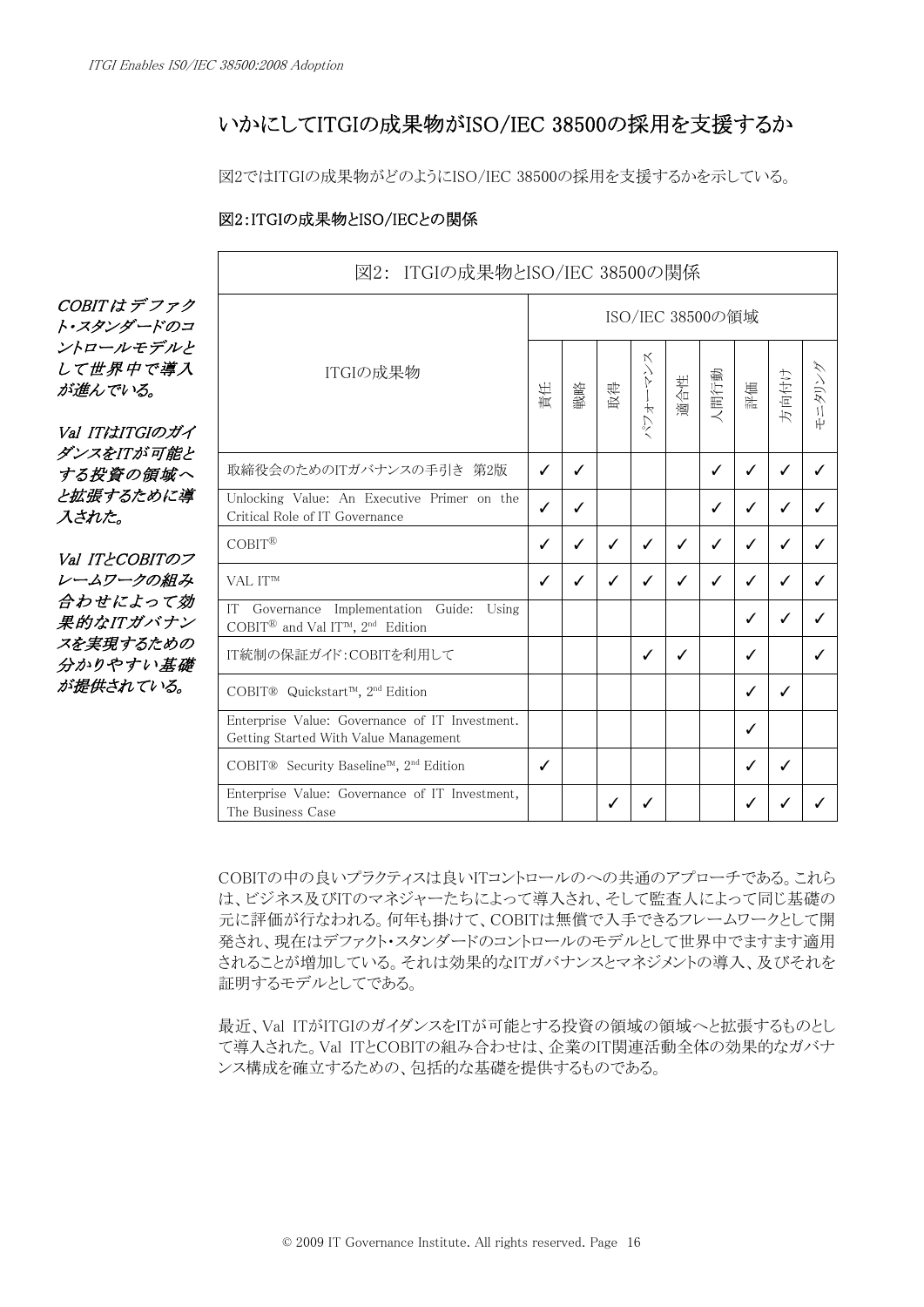COBITフレームワーク、Version 4.0もしくはそれ以降には以下の全てが含まれる。

- ・ フレームワーク:COBITで、どのようにITガバナンスのマネジメントとコントロール目標、及 び良いプラクティスをITドメインとプロセスで構成しているか、およびそれらとビジネス要 求へのリンクを説明している。
- ・ プロセス記述:ITが責任を持つ最初から最後までの領域をカバーしている34のプロセス を包含している
- ・ コントロール目標: ITプロセスのマネジメント目標の汎用的なベストプラクティスを提供し ている
- ・ マネジメントガイドライン:責任を割り当てることとパフォーマンス測定に役立つツールを 提示している
- ・ 成熟度モデル:ありうる現在及び将来状態を記述するITプロセスのプロファイルを提供し ている

その最初から、年毎にCOBITのコアとなるコンテンツは進化を続け、そして多くのCOBITを 基礎とする関連文献も増大した。以下はCOBITから誕生した文献である。

- "Unlocking Value: An Executive Primer on the Critical Role of IT Governance"  $\mathcal{R} \equiv$ に何故ITガバナンスが重要であり、企業にどのようにしたら付加価値を生み出すかにつ いての理解を深める手助けとなる
- 「取締役会のためのITガバナンスの手引き 第2版」 役員がITガバナンスのコンセプ トをよりよく理解し、何が問題であり、最良の結果を生み出すためにどうするのかを理解 するに役立つ。
- ・ "COBIT Online®" 利用者がCOBITをカスタマイズして自社版を作成することを可能 としており、そしてそれを保存して、望むように扱えるようにしている。これにはオンライン で、リアルタイムの調査、FAQ、ベンチマーキング、及び経験や質問に関するディスカッ ション機能が提供されている。
- ・ "COBIT® Control Practices: Guidance to Achieve Control Objectives for Successful IT Governance, 2nd Edition" — コントロール目標を適用する際に、避けるべきリスクと、得 るべき価値についてのガイダンスを提供し、そのコントロール目標をどのように導入する かの解説を提供している。
- ・ 「IT統制の保証ガイド:COBITを利用して」 IT統制を保証する各種の活動を支援す るためにCOBITがどのように使えるのかについてのガイダンスを提供し、全てのCOBIT のITプロセスとコントロール目標に関して推奨できるテストステップを提供している。また、 COBIT 4.1のコントロール目標についての自己評価を実施するためにも有用である。
- 「サーベインズ・オクスリー法(企業改革法)遵守のためのIT統制目標 財務報告に 係る内部統制の設計と導入におけるIT の役割について(第2版)」 - COBITのコン トロール目標に基づいて、どのようにIT環境に対する法令順守の保証を行うのかについ てのガイダンスを提供している。
- ・ 「『バーゼルIIのためのIT統制目標』 コンプライアンスのためのガバナンスとリスクの管理 の重要性」 - ITに関連するオペレーショナルリスクについて、銀行に対するガイダン スを提供している。
- "IT Governance Implementation Guide: Using COBIT® and Val IT, 2nd Edition"  $-$ COBIT及びVal IT、および支援ツールキットを利用して、ITガバナンスを導入するための 汎用的なロードマップとなるものを提供している。
- ・ "COBIT® Quickstart™, 2nd Edition" より規模の小さい企業、および大企業の最初 のステップとしてのコントロールの基本的な事項を提供している。
- "COBIT® Security Baseline™, 2nd Edition" − 企業に情報セキュリティを導入する際 の不可欠なステップに焦点を当てている。
- "COBIT Mappings" 現在、[www.isaca.org/downloadsに](http://www.isaca.org/downloads)掲載されているものは下記のも のである。
- Aligning COBIT® 4.1, ITIL v3 and ISO/IEC 27002 for Business Benefit
- COBIT® Mapping: Overview of International IT Guidance, 2nd Edition